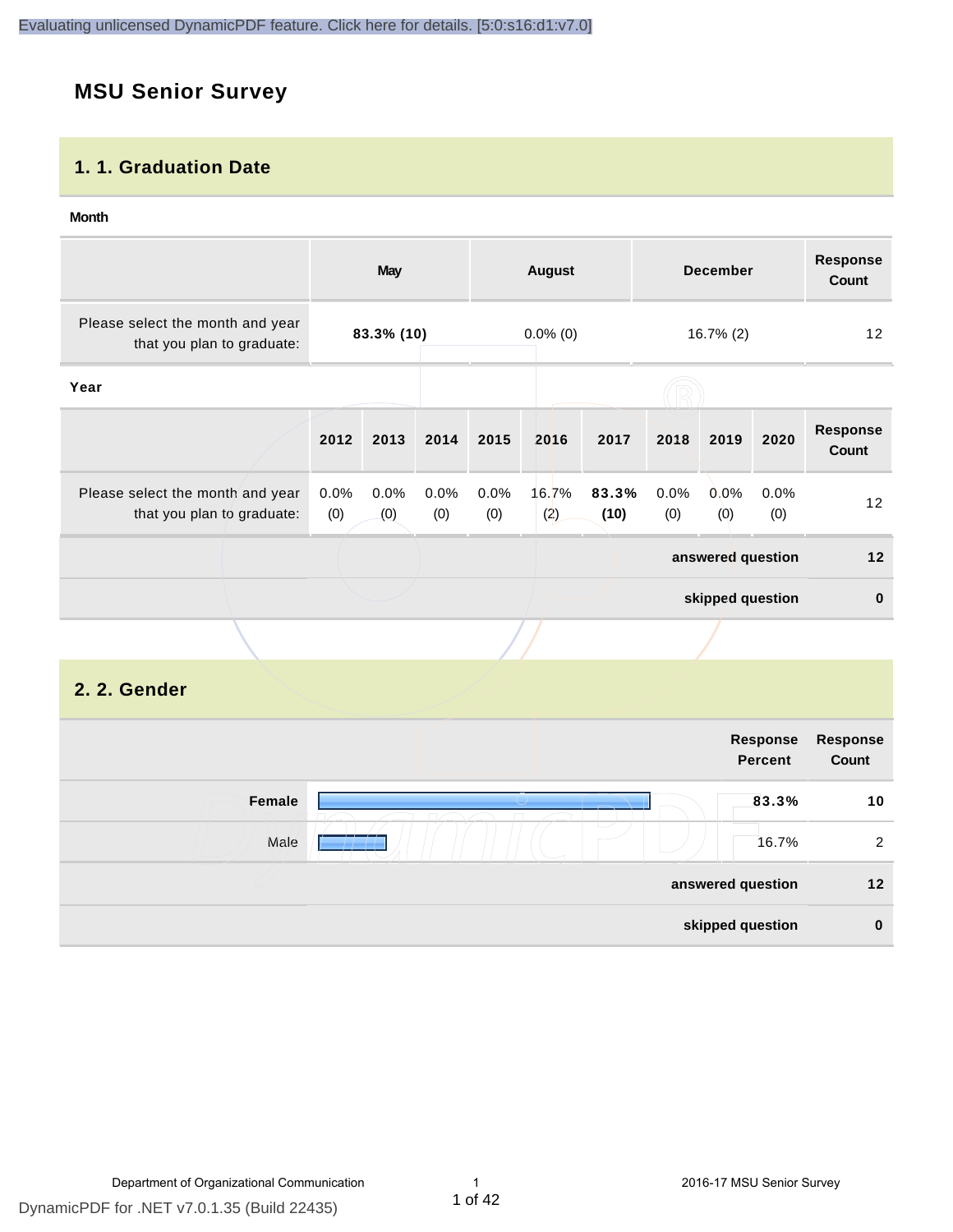### **3. 3. Ethnic Background**

|                                           | <b>Response</b><br><b>Percent</b> | <b>Response</b><br>Count |
|-------------------------------------------|-----------------------------------|--------------------------|
| White                                     | 66.7%                             | $\bf8$                   |
| Black/African-American                    | 16.7%                             | $\overline{2}$           |
| Asian                                     | 0.0%                              | $\pmb{0}$                |
| Hispanic/Latino                           | 8.3%                              | $\mathbf{1}$             |
| American Indian/Alaskan Native            | 0.0%                              | $\mathbf 0$              |
| Native Hawaiian/Other Pacific<br>Islander | 0.0%                              | $\mathbf 0$              |
| Two or more races                         | 8.3%                              | 1                        |
|                                           | answered question                 | $12$                     |
|                                           | skipped question                  | $\bf{0}$                 |
|                                           |                                   |                          |

## **4. 4. Are you a U.S. citizen?**

|     |            | Response<br>Percent | Response<br>Count |
|-----|------------|---------------------|-------------------|
| Yes |            | 100.0%              | 12                |
| No  | $\bigcirc$ | $0.0\%$             | 0                 |
|     |            | answered question   | $12 \,$           |
|     |            | skipped question    | $\bf{0}$          |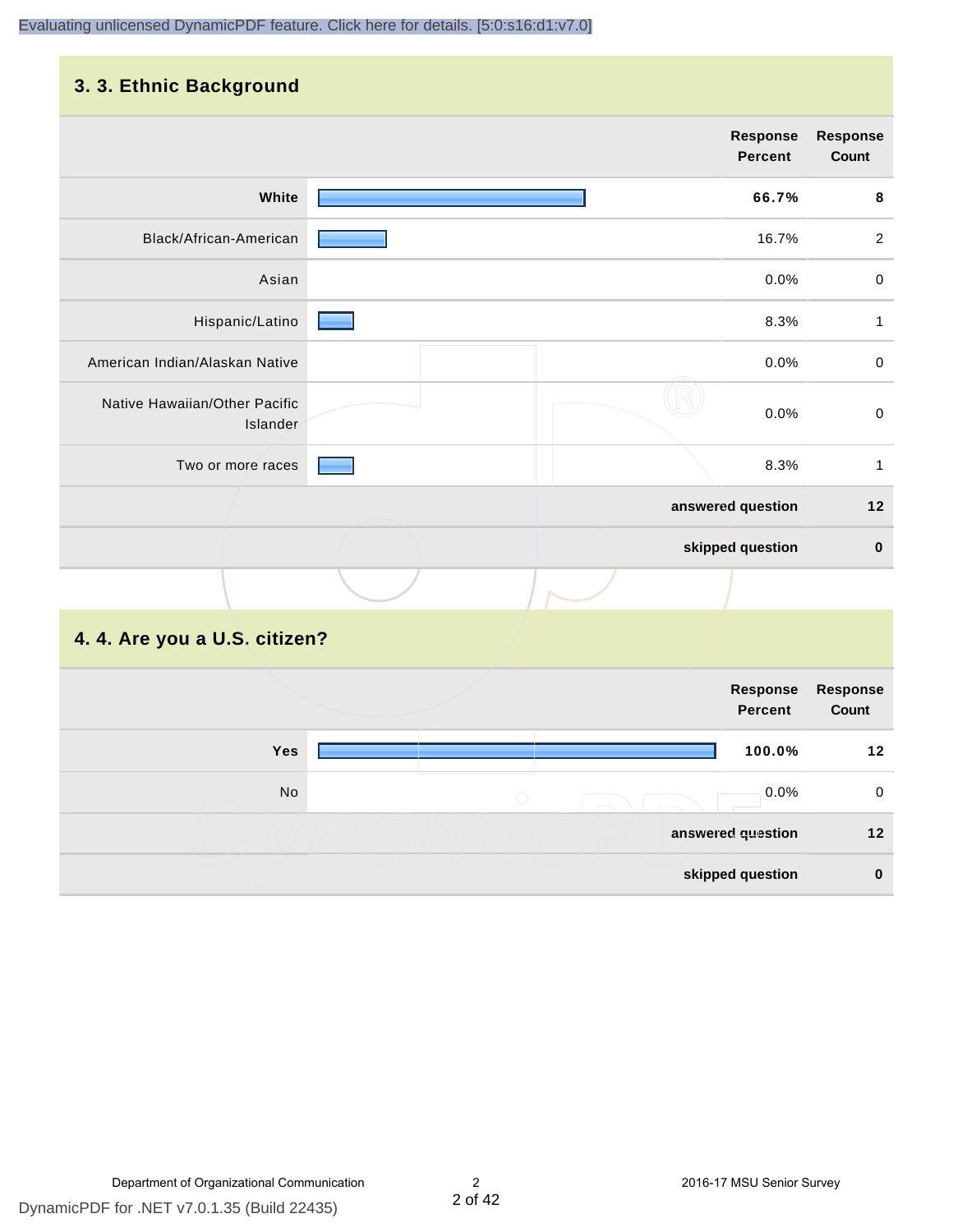### **5. 5. What is your residency classification at MSU?**

|               | <b>Response</b><br>Percent | Response<br>Count   |
|---------------|----------------------------|---------------------|
| In-state      | 100.0%                     | $12$                |
| Out-of-state  | 0.0%                       | $\mathsf{O}\xspace$ |
| International | 0.0%                       | $\mathbf 0$         |
|               | answered question          | $12$                |
|               | skipped question           | $\pmb{0}$           |
|               | ynamicPD                   |                     |

Department of Organizational Communication 3 2016-17 MSU Senior Survey

DynamicPDF for .NET v7.0.1.35 (Build 22435)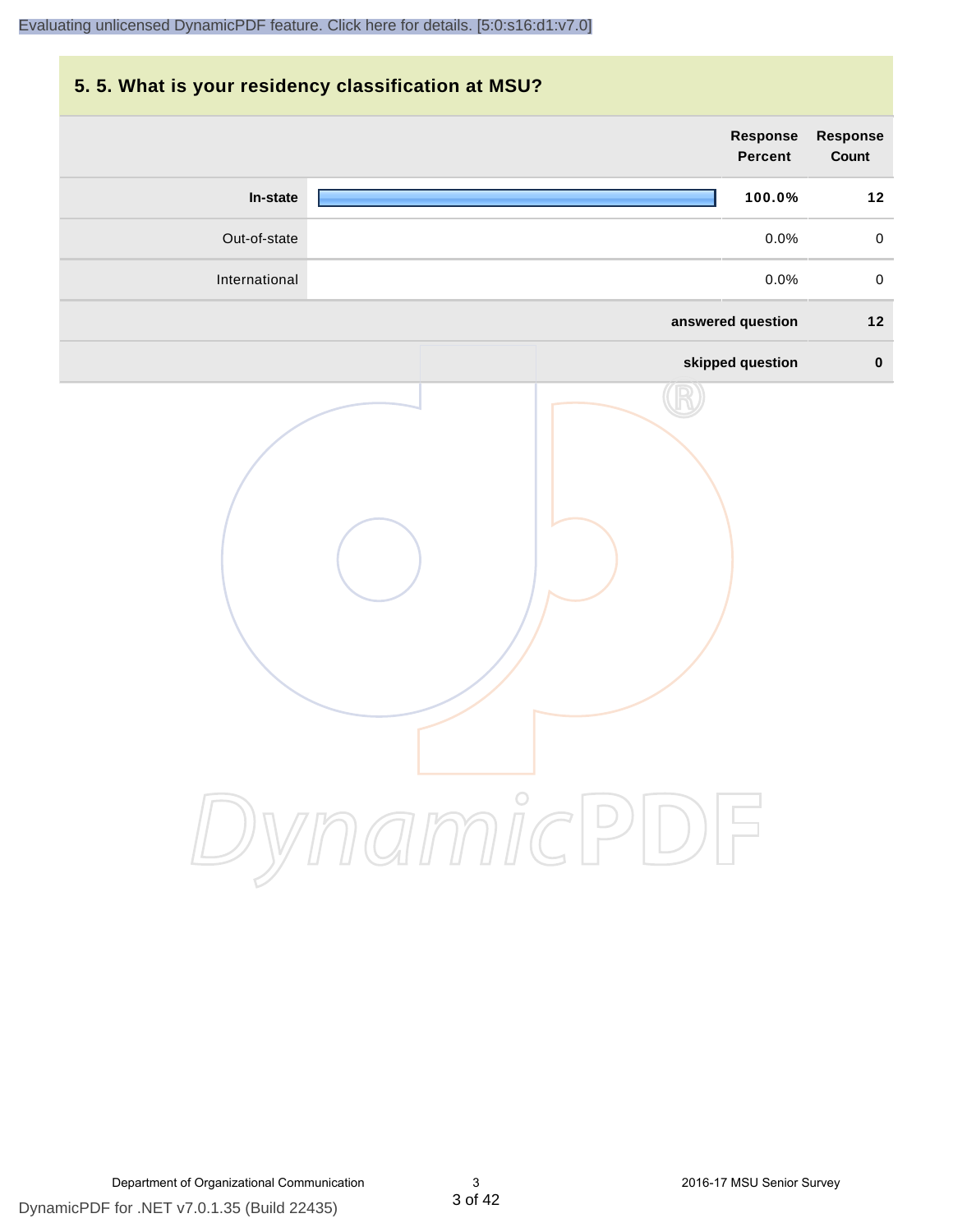## **5. 5. What is your residency classification at MSU? answered question 12 skipped question 0**

#### **6. 6. Age**

|               | Response<br><b>Percent</b> | <b>Response</b><br>Count |
|---------------|----------------------------|--------------------------|
| 24 or younger | 83.3%                      | 10                       |
| 25-34         | 16.7%                      | 2                        |
| $35 - 44$     | $0.0\%$                    | $\mathbf 0$              |
| 45 or older   | 0.0%                       | $\mathbf 0$              |
|               | answered question          | 12                       |
|               | skipped question           | $\bf{0}$                 |

#### **7. 7. Has either of your parents received a bachelor's degree?**

|     | Response<br>Percent | Response<br>Count |
|-----|---------------------|-------------------|
| Yes | 75.0%               | 9                 |
| No  | 25.0%               | 3                 |
|     | answered question   | 12 <sub>2</sub>   |
|     | skipped question    | $\bf{0}$          |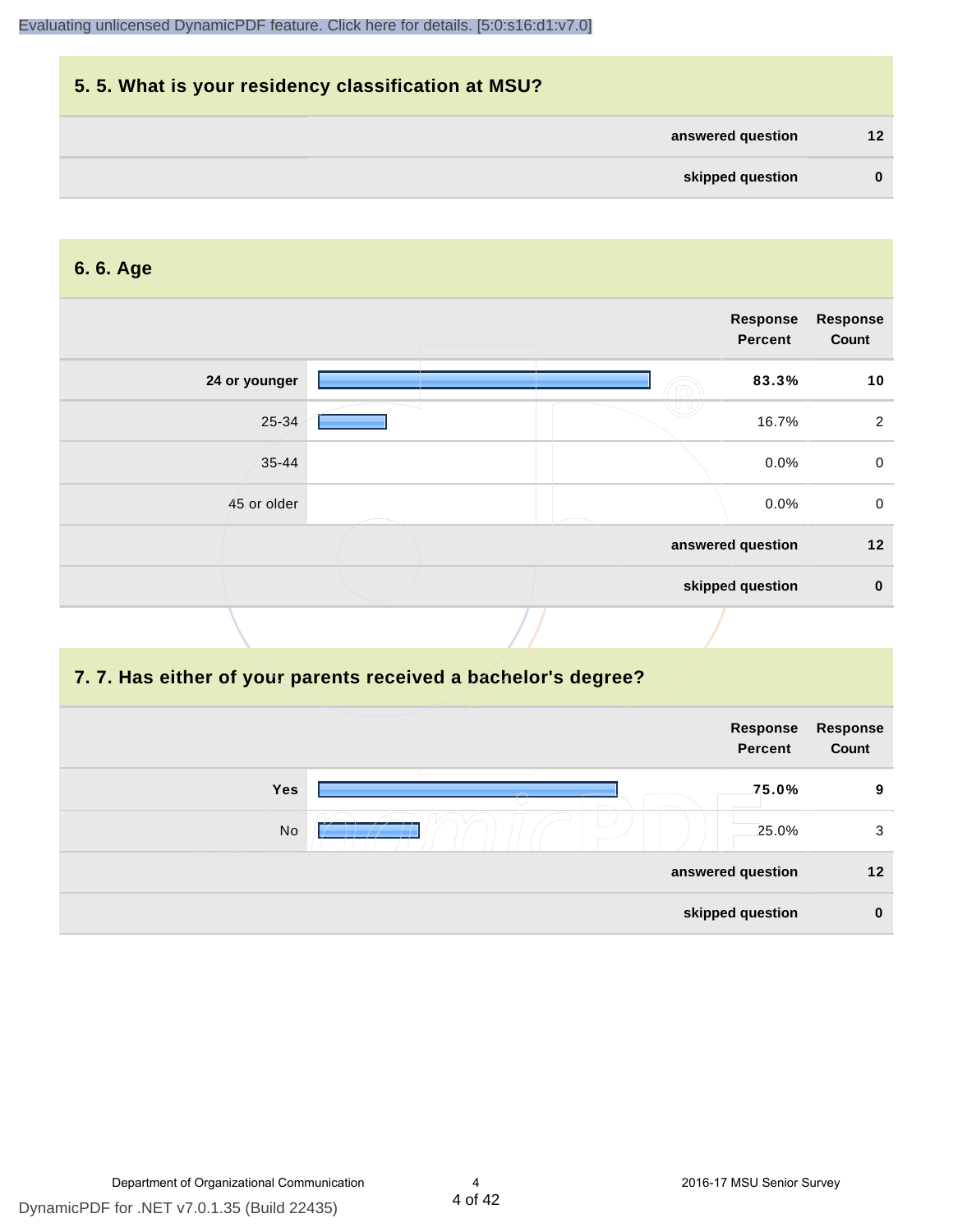#### **8. 8. Has either of your parents received a degree from MSU?**

| <b>Response</b><br>Count | Response<br>Percent |           |
|--------------------------|---------------------|-----------|
| 5                        | 41.7%               | Yes       |
|                          | 58.3%               | <b>No</b> |
| 12                       | answered question   |           |
| $\bf{0}$                 | skipped question    |           |

| 9.9. What was your original entry status to MSU?    |                                   |                          |
|-----------------------------------------------------|-----------------------------------|--------------------------|
|                                                     | <b>Response</b><br><b>Percent</b> | <b>Response</b><br>Count |
| <b>Freshman</b>                                     | 83.3%                             | 10                       |
| Transfer from community<br>college/technical school | 0.0%                              | $\mathbf 0$              |
| Transfer from 4-yr institution                      | 16.7%                             | 2                        |
|                                                     | answered question                 | 12                       |
|                                                     | skipped question                  | $\bf{0}$                 |

**10. 10. How many credits were transferred?**

|             | Response<br><b>Percent</b> | <b>Response</b><br>Count |
|-------------|----------------------------|--------------------------|
| 12 or fewer | 50.0%                      | $\mathbf{1}$             |
| $13 - 30$   | 50.0%                      | 1                        |
| $31 - 60$   | 0.0%                       | $\mathbf 0$              |
| Over 60     | 0.0%                       | $\mathbf 0$              |
|             | answered question          | $\mathbf{2}$             |
|             | skipped question           | 10                       |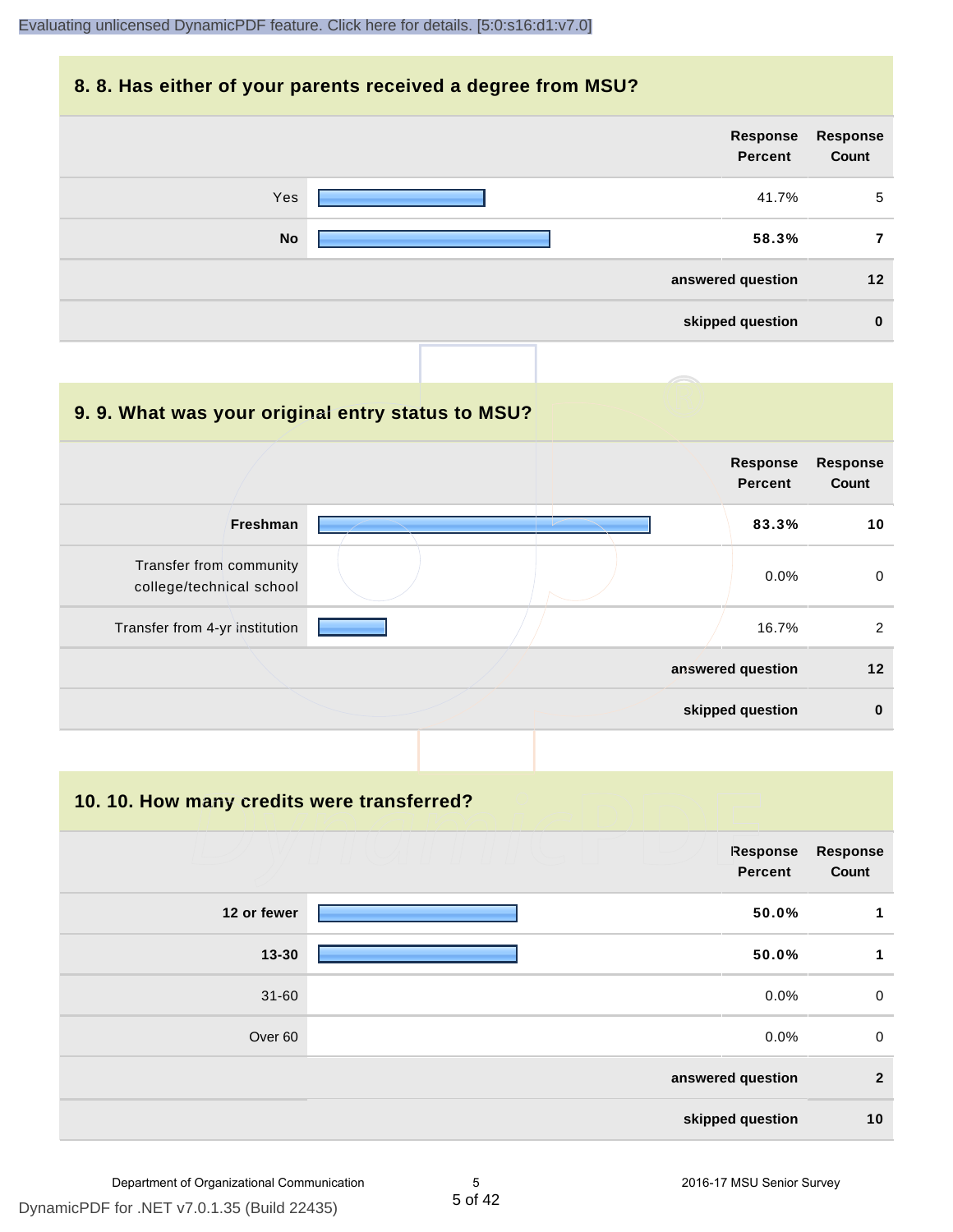### **11. 11. Approximately what percent of your University Studies (general education) classes did you take at MSU?**

| <b>Response</b><br>Count | Response<br><b>Percent</b> |           |
|--------------------------|----------------------------|-----------|
| $\mathbf 0$              | 0.0%                       | Under 25% |
| $\pmb{0}$                | $0.0\%$                    | 25-49%    |
| $\overline{2}$           | 100.0%                     | 50-74%    |
| $\mathbf 0$              | 0.0%                       | 75-100%   |
| $\overline{2}$           | answered question          |           |
| 10                       | skipped question           |           |
|                          |                            |           |

#### **12. 12. What has been your attendance status at MSU?**

|                            |  | <b>Response</b><br><b>Percent</b> | Response<br>Count |
|----------------------------|--|-----------------------------------|-------------------|
| <b>Primarily full-time</b> |  | 100.0%                            | 12                |
| Primarily part-time        |  | $0.0\%$                           | 0                 |
|                            |  | answered question                 | 12                |
|                            |  | skipped question                  | $\bf{0}$          |

DynamicPDF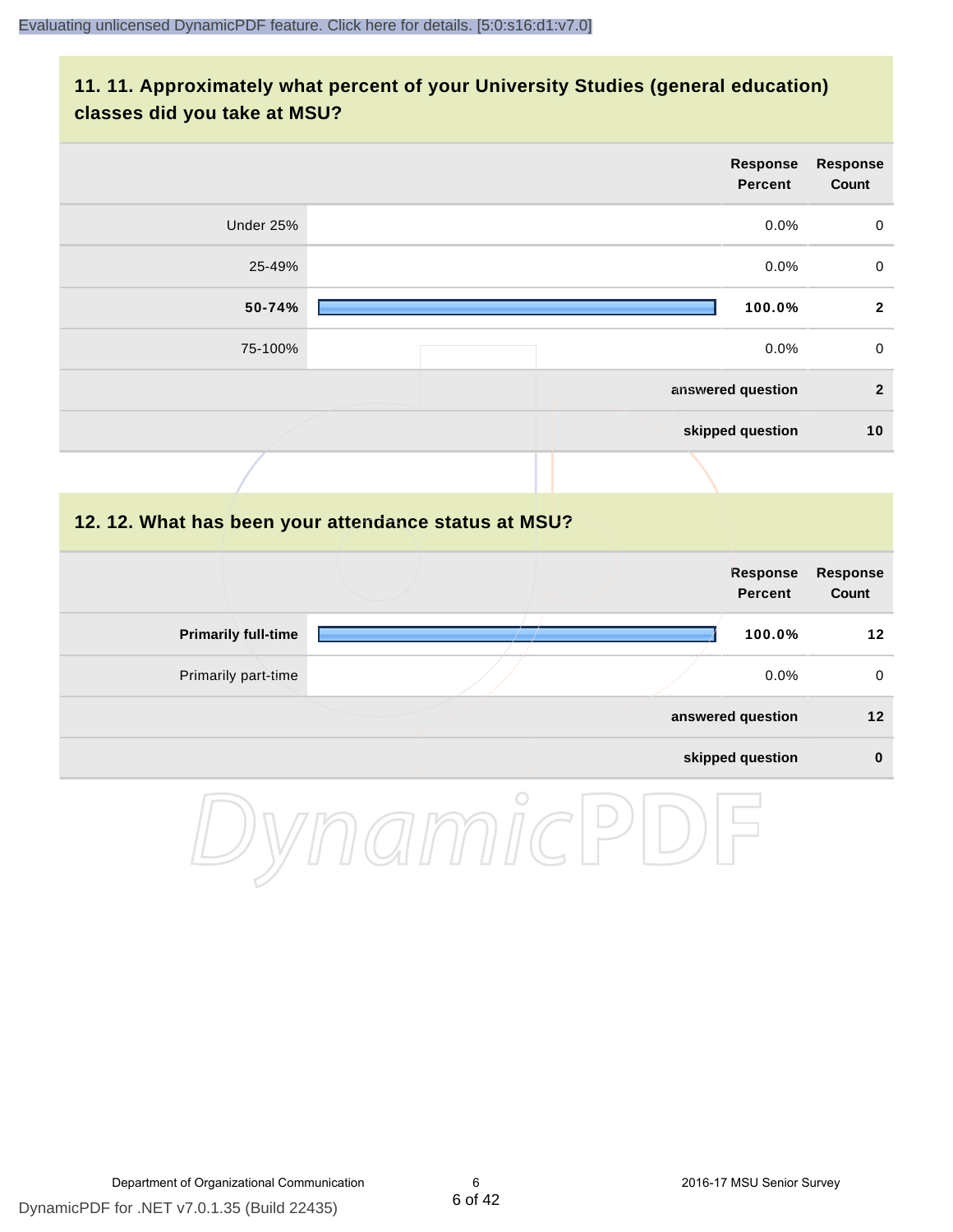## **13. 13. In which Residential College are you a member?**

|                            | <b>Response</b><br><b>Percent</b> | <b>Response</b><br>Count  |
|----------------------------|-----------------------------------|---------------------------|
| Do not know                | 25.0%                             | $\mathbf{3}$              |
| Clark College              | 0.0%                              | $\pmb{0}$                 |
| <b>Elizabeth College</b>   | 33.3%                             | 4                         |
| Franklin-Springer Colleges | 25.0%                             | $\ensuremath{\mathsf{3}}$ |
| <b>Hart College</b>        | 0.0%                              | $\pmb{0}$                 |
| <b>Hester College</b>      | 8.3%                              | $\mathbf{1}$              |
| <b>Regents College</b>     | 8.3%                              | $\mathbf{1}$              |
| <b>Richmond College</b>    | 0.0%                              | $\mathbf 0$               |
| White College              | 0.0%                              | $\mathbf 0$               |
|                            | answered question                 | $12$                      |
|                            | skipped question                  | $\pmb{0}$                 |

DynamicPDF

Department of Organizational Communication 7 2016-17 MSU Senior Survey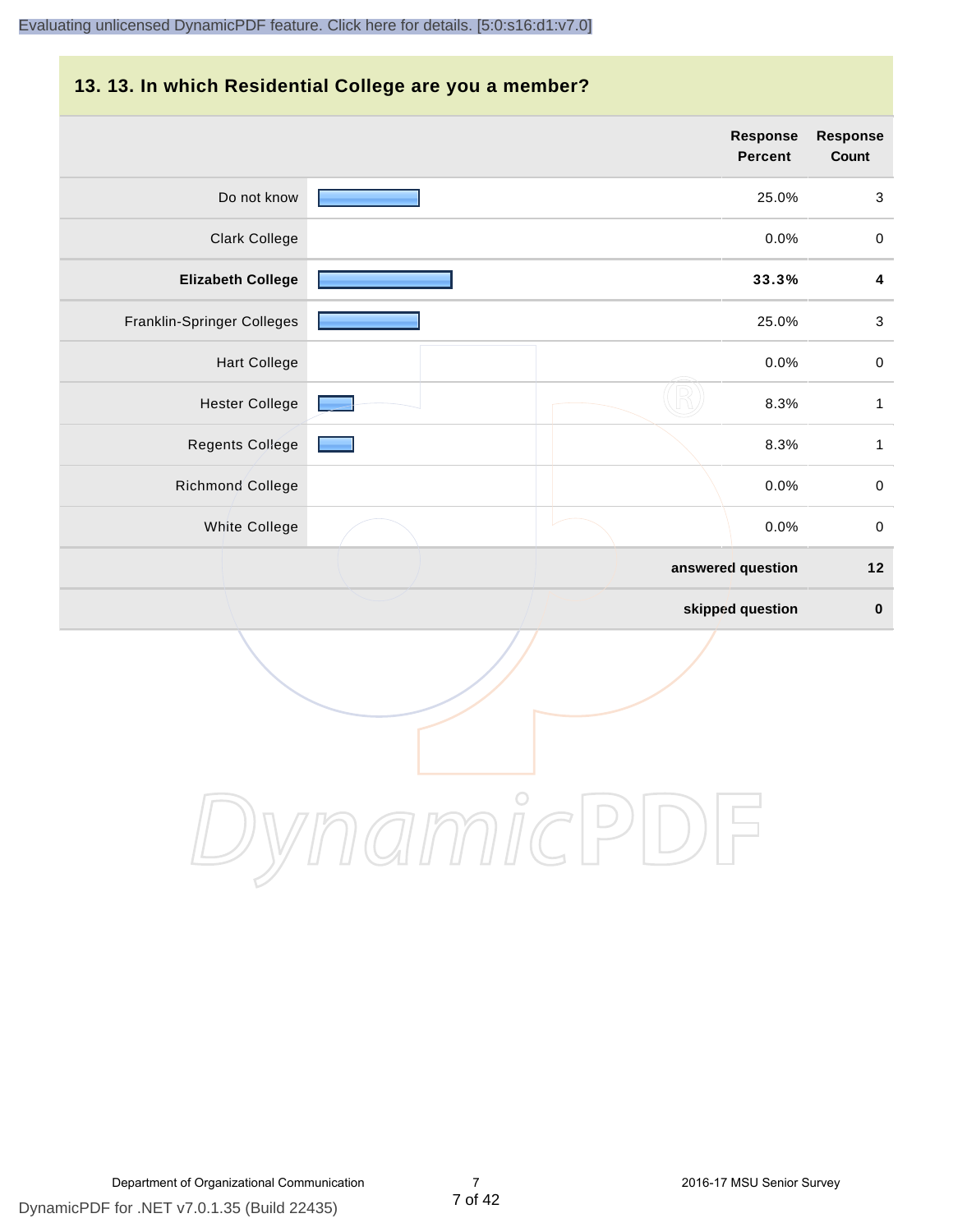## **13. 13. In which Residential College are you a member? answered question 12 skipped question 0**

## **14. 14. Have you ever received any type of Financial Aid while at MSU? (scholarships, grants, work-study, etc.)**



**15. 15. How many years will it take you to complete your degree from the point of your initial enrollment in college (including any time at a previous institution)?**

|               |                   | Response<br>Percent | <b>Response</b><br>Count |
|---------------|-------------------|---------------------|--------------------------|
| Two           |                   | 0.0%                | $\mathbf 0$              |
| Three         | $\bigcirc$        | 8.3%                | 1                        |
| Four          |                   | 58.3%               | $\overline{7}$           |
| Five          |                   | 16.7%               | $\overline{2}$           |
| Six           |                   | 8.3%                | $\mathbf{1}$             |
| More than six |                   | 8.3%                | $\mathbf{1}$             |
|               | answered question |                     | $12$                     |
|               | skipped question  |                     | $\pmb{0}$                |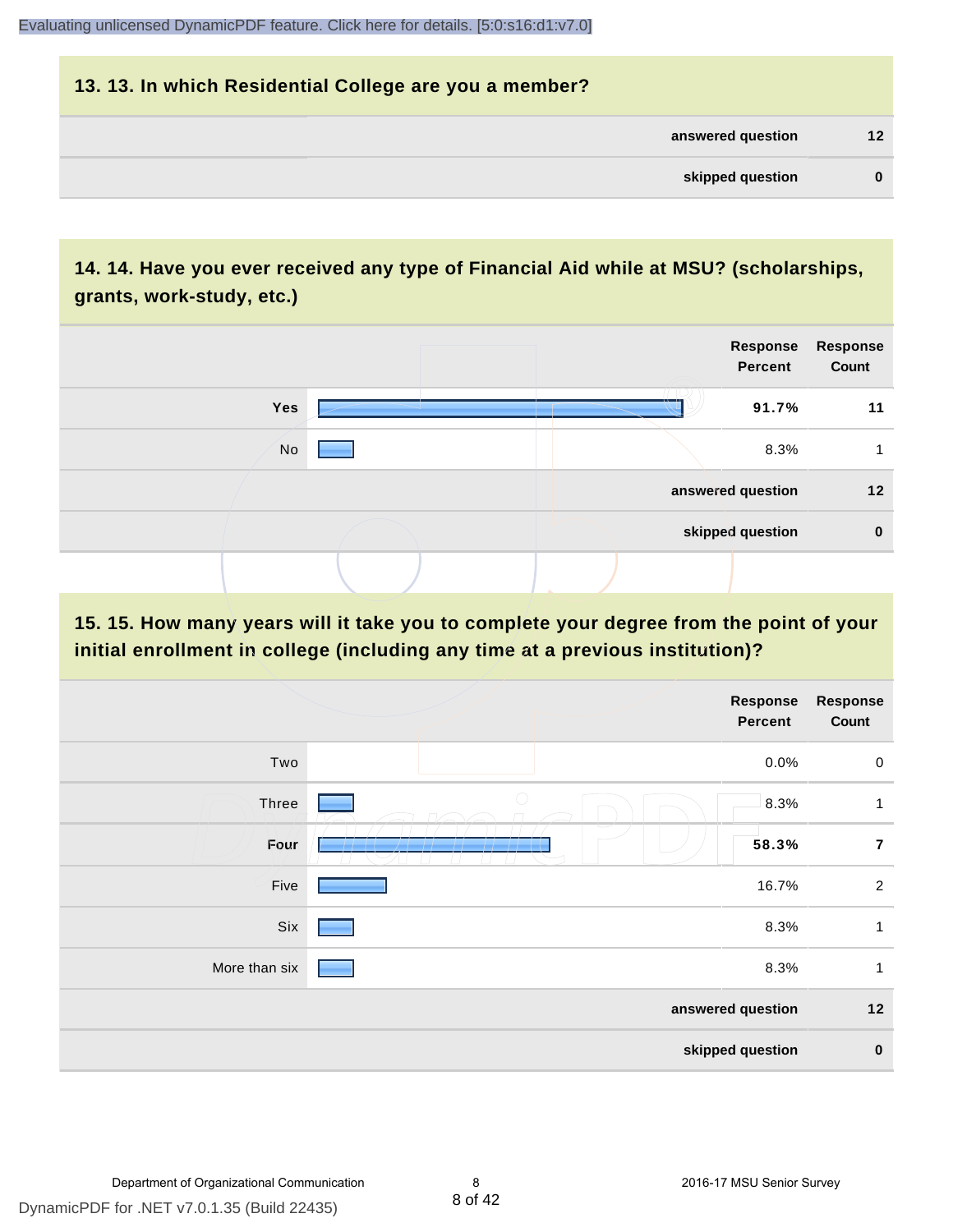#### **16. 16. In what range does your grade point average fall?**

|                | Response<br>Percent | Response<br>Count |
|----------------|---------------------|-------------------|
| Less than 2.00 | 0.0%                | $\pmb{0}$         |
| 2.00-2.50      | 0.0%                | $\mathbf 0$       |
| 2.51-3.00      | 25.0%               | $\mathfrak{S}$    |
| $3.01 - 3.50$  | 58.3%               | $\overline{7}$    |
| $3.51 - 4.00$  | 16.7%               | $\overline{2}$    |
|                | answered question   | $12$              |
|                | skipped question    | $\mathbf 0$       |
|                |                     |                   |

DynamicPDF for .NET v7.0.1.35 (Build 22435)

DynamicPDF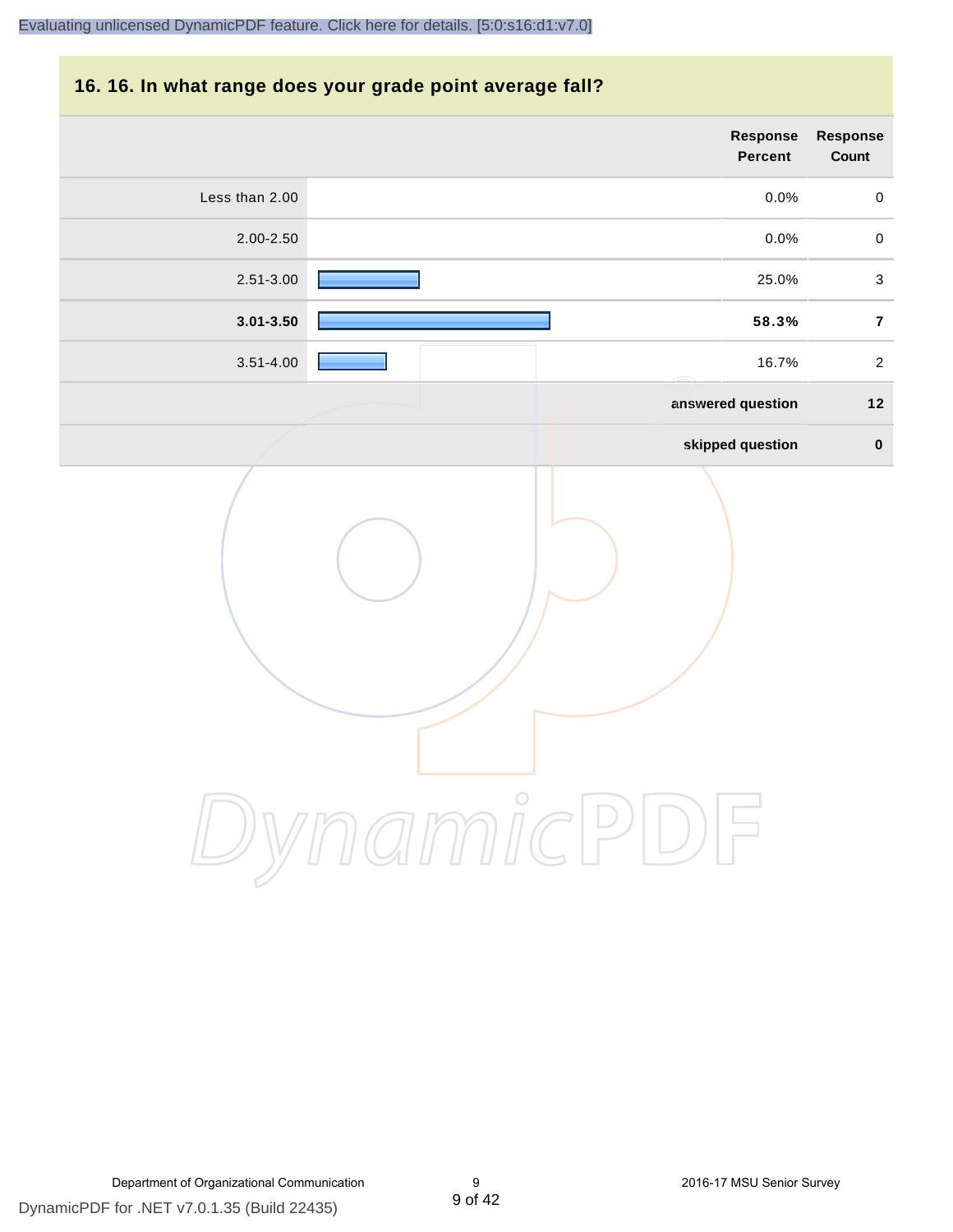|                                                          |            | <b>Response</b><br><b>Percent</b> | <b>Response</b><br><b>Count</b> |
|----------------------------------------------------------|------------|-----------------------------------|---------------------------------|
| Accounting                                               |            | 0.0%                              | $\mathbf 0$                     |
| Advertising                                              |            | 0.0%                              | $\pmb{0}$                       |
| Agricultural Science & Technology<br>(associate's)       |            | 0.0%                              | $\mathbf 0$                     |
| Agricultural Science (bachelor's)                        |            | 0.0%                              | $\mathbf 0$                     |
| Animal Technology/Animal-Equine                          |            | 0.0%                              | $\mathbf 0$                     |
| Animal Technology/Vet Tech,<br>Pre-Vet                   |            | 0.0%                              | $\mathbf 0$                     |
| <b>Applied Physics</b>                                   |            | 0.0%                              | $\mathbf 0$                     |
| Art                                                      |            | 0.0%                              | $\pmb{0}$                       |
| <b>Athletic Training</b>                                 |            | 0.0%                              | $\pmb{0}$                       |
| Biology                                                  |            | 0.0%                              | $\pmb{0}$                       |
| <b>Business Administration</b><br>(associate's)          |            | 0.0%                              | $\pmb{0}$                       |
| <b>Business Administration</b><br>(bachelor's)           | $\bigcirc$ | 0.0%                              | $\boldsymbol{0}$                |
| <b>Career &amp; Technical Education</b><br>(associate's) |            | 0.0%                              | $\mathbf 0$                     |
| <b>Career &amp; Technical Education</b><br>(bachelor's)  |            | 0.0%                              | $\mathbf 0$                     |
| Chemistry                                                |            | 0.0%                              | $\mathbf 0$                     |
| <b>Civil Engineering Technology</b><br>(associate's)     |            | 0.0%                              | $\mathbf 0$                     |
|                                                          |            | answered question                 | $12$                            |
|                                                          |            | skipped question                  | $\pmb{0}$                       |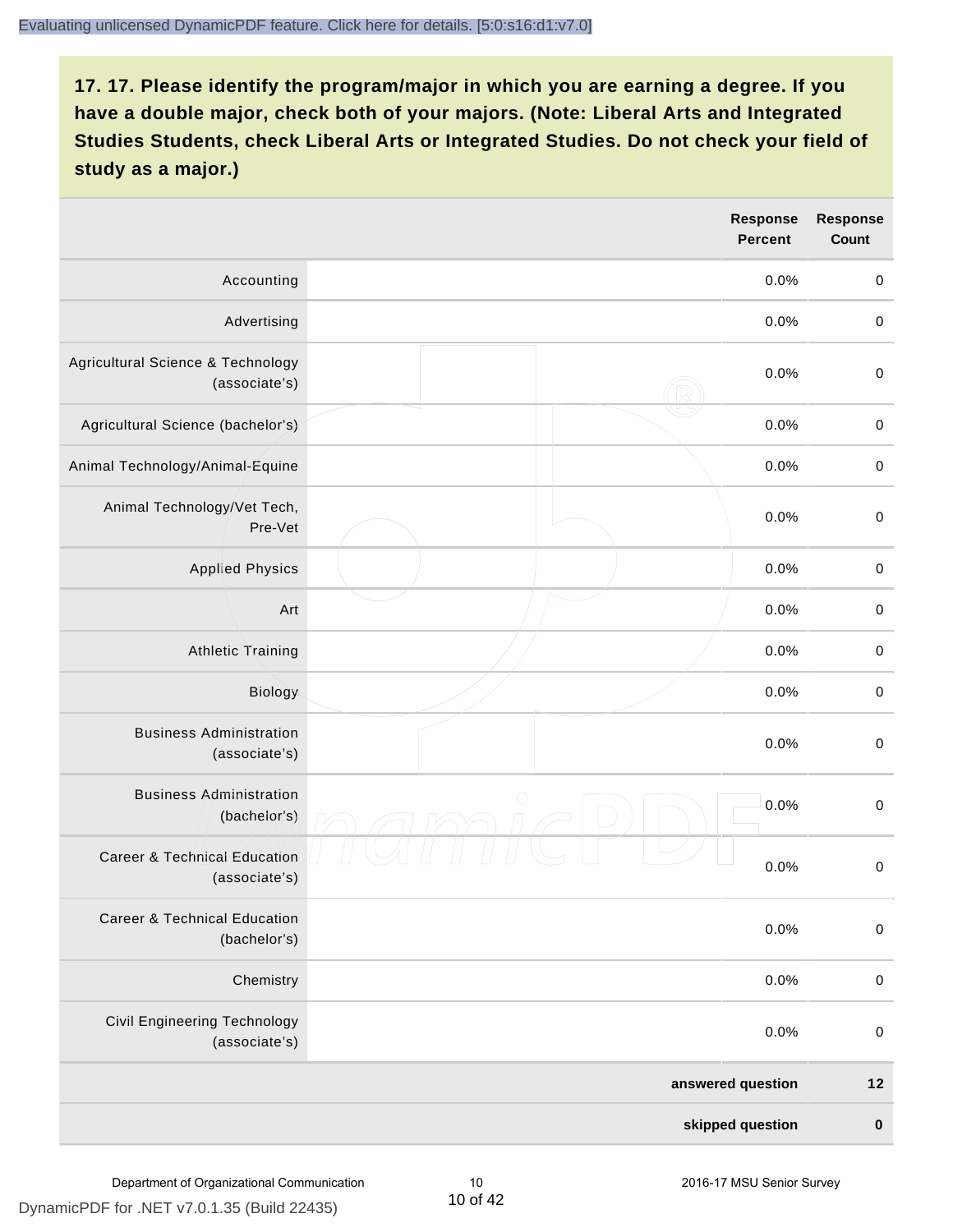| <b>Civil Engineering Technology</b><br>(bachelor's) |                   | $\,0\,$<br>0.0%     |
|-----------------------------------------------------|-------------------|---------------------|
| <b>Communication Disorders</b>                      |                   | 0.0%<br>$\pmb{0}$   |
| <b>Community Health</b>                             |                   | 0.0%<br>$\pmb{0}$   |
| <b>Computer Information Systems</b>                 |                   | $\pmb{0}$<br>0.0%   |
| <b>Computer Science</b>                             |                   | 0.0%<br>$\mathbf 0$ |
| Creative Writing (BFA)                              |                   | 0.0%<br>$\mathbf 0$ |
| <b>Criminal Justice</b>                             |                   | 0.0%<br>$\mathbf 0$ |
| Economics                                           |                   | 0.0%<br>$\pmb{0}$   |
| <b>Electromechanical Engineering</b><br>Technology  |                   | 0.0%<br>$\pmb{0}$   |
| <b>Elementary School Education</b>                  |                   | $\,0\,$<br>0.0%     |
| <b>Engineering Graphics &amp; Design</b>            |                   | 0.0%<br>$\pmb{0}$   |
| <b>Engineering Physics</b>                          |                   | $\,0\,$<br>0.0%     |
| English                                             |                   | 0.0%<br>$\pmb{0}$   |
| English Education (TESOL)                           | $\bigcirc$        | 0.0%<br>$\mathbf 0$ |
| <b>Exercise Science</b>                             |                   | 0.0%<br>$\pmb{0}$   |
| Finance                                             |                   | 0.0%<br>$\,0\,$     |
| French                                              |                   | 0.0%<br>$\pmb{0}$   |
| General Studies (associate's)                       |                   | 0.0%<br>$\mathbf 0$ |
| Geosciences                                         |                   | 0.0%<br>$\mathbf 0$ |
| German                                              |                   | 0.0%<br>$\pmb{0}$   |
|                                                     | answered question | $12$                |
|                                                     | skipped question  | $\pmb{0}$           |

DynamicPDF for .NET v7.0.1.35 (Build 22435)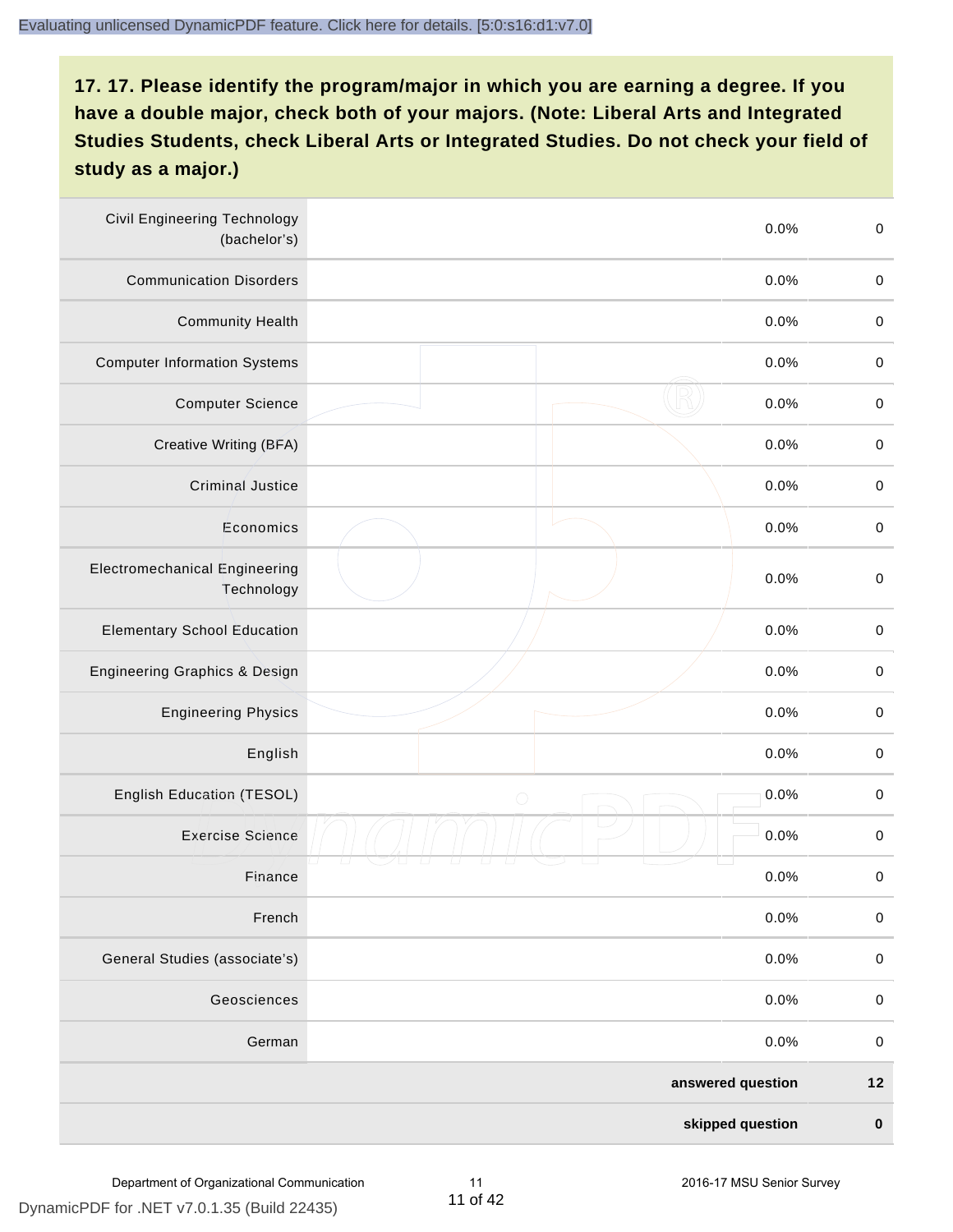| <b>Graphic Communications Media</b>            |                   | 0.0%             | $\mathbf 0$ |
|------------------------------------------------|-------------------|------------------|-------------|
| Health & Physical Education                    |                   | 0.0%             | $\pmb{0}$   |
| <b>Health Information Administration</b>       |                   | 0.0%             | $\pmb{0}$   |
| History                                        |                   | 0.0%             | $\pmb{0}$   |
| <b>Industrial Technology</b><br>(associate's)  |                   | 0.0%             | $\mathbf 0$ |
| Integrated Studies (BIS)                       |                   | 0.0%             | $\,0\,$     |
| Interdisciplinary Early Childhood<br>Education |                   | 0.0%             | $\mathbf 0$ |
| <b>Interior Design</b>                         |                   | 0.0%             | $\mathbf 0$ |
| <b>International Business</b>                  |                   | 0.0%             | $\mathbf 0$ |
| <b>International Studies</b>                   |                   | 0.0%             | $\,0\,$     |
| Japanese                                       |                   | 0.0%             | $\mathbf 0$ |
| Journalism                                     |                   | 0.0%             | $\mathbf 0$ |
| Learning & Behavior Disorders                  |                   | 0.0%             | $\mathbf 0$ |
| <b>Liberal Arts</b>                            | $\bigcirc$        | 0.0%             | $\pmb{0}$   |
| Logistics & Supply Chain<br>Management         |                   | 0.0%             | $\pmb{0}$   |
| Management                                     |                   | 0.0%             | $\pmb{0}$   |
| <b>Manufacturing Technology</b>                |                   | 0.0%             | $\pmb{0}$   |
| Marketing                                      |                   | 0.0%             | $\mathbf 0$ |
| Mathematics                                    |                   | 0.0%             | $\mathbf 0$ |
|                                                | answered question |                  | $12$        |
|                                                |                   | skipped question | $\pmb{0}$   |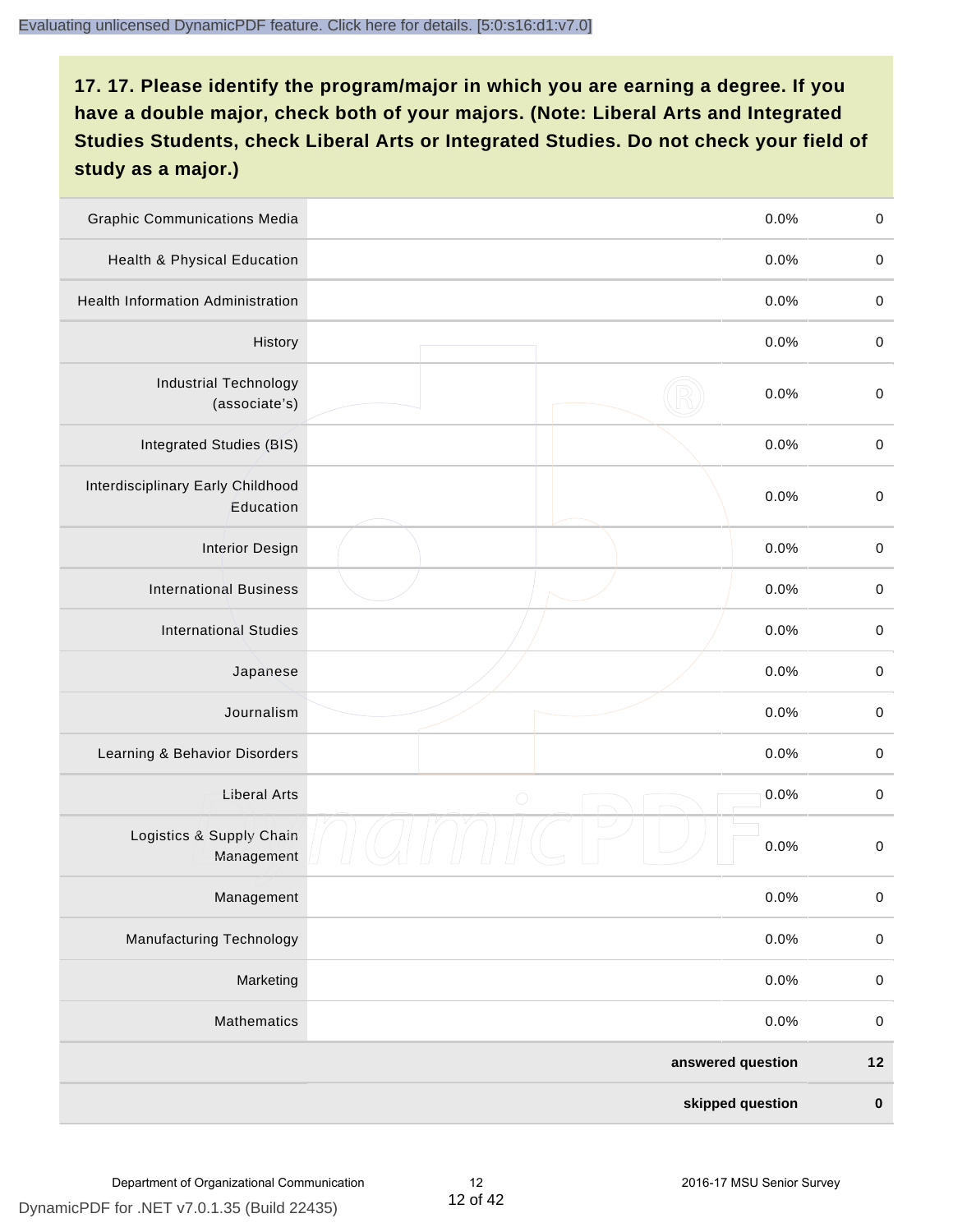| Middle School Education                   | 0.0%               | $\pmb{0}$    |
|-------------------------------------------|--------------------|--------------|
| Music                                     | 0.0%               | $\pmb{0}$    |
| <b>Music Business</b>                     | 0.0%               | $\pmb{0}$    |
| Nonprofit Leadership Studies              | 8.3%               | 1            |
| Nursing                                   | 0.0%               | $\mathbf 0$  |
| Nursing/RN to BSN                         | 0.0%               | $\mathbf 0$  |
| Nutrition, Dietetics, & Food Mgmt         | 0.0%               | $\pmb{0}$    |
| Occupational Safety and Health            | 0.0%               | $\,0\,$      |
| <b>Organizational Communication</b>       | 100.0%             | $12$         |
| Philosophy                                | 0.0%               | $\mathbf 0$  |
| Physics                                   | 0.0%               | $\pmb{0}$    |
| <b>Political Science</b>                  | 0.0%               | $\mathbf 0$  |
| Psychology                                | 0.0%               | $\,0\,$      |
| <b>Public Administration</b>              | 0.0%               | $\pmb{0}$    |
| <b>Public Relations</b>                   | 8.3%<br>$\bigcirc$ | $\mathbf{1}$ |
| <b>Recreation &amp; Leisure Services</b>  | 0.0%               | $\mathbf 0$  |
| Social Work                               | 0.0%               | $\,0\,$      |
| Sociology                                 | 0.0%               | $\mathbf 0$  |
| Spanish                                   | 0.0%               | $\mathbf 0$  |
| <b>Telecommunications Systems</b><br>Mgmt | 0.0%               | $\mathbf 0$  |
|                                           | answered question  | $12$         |
|                                           | skipped question   | $\pmb{0}$    |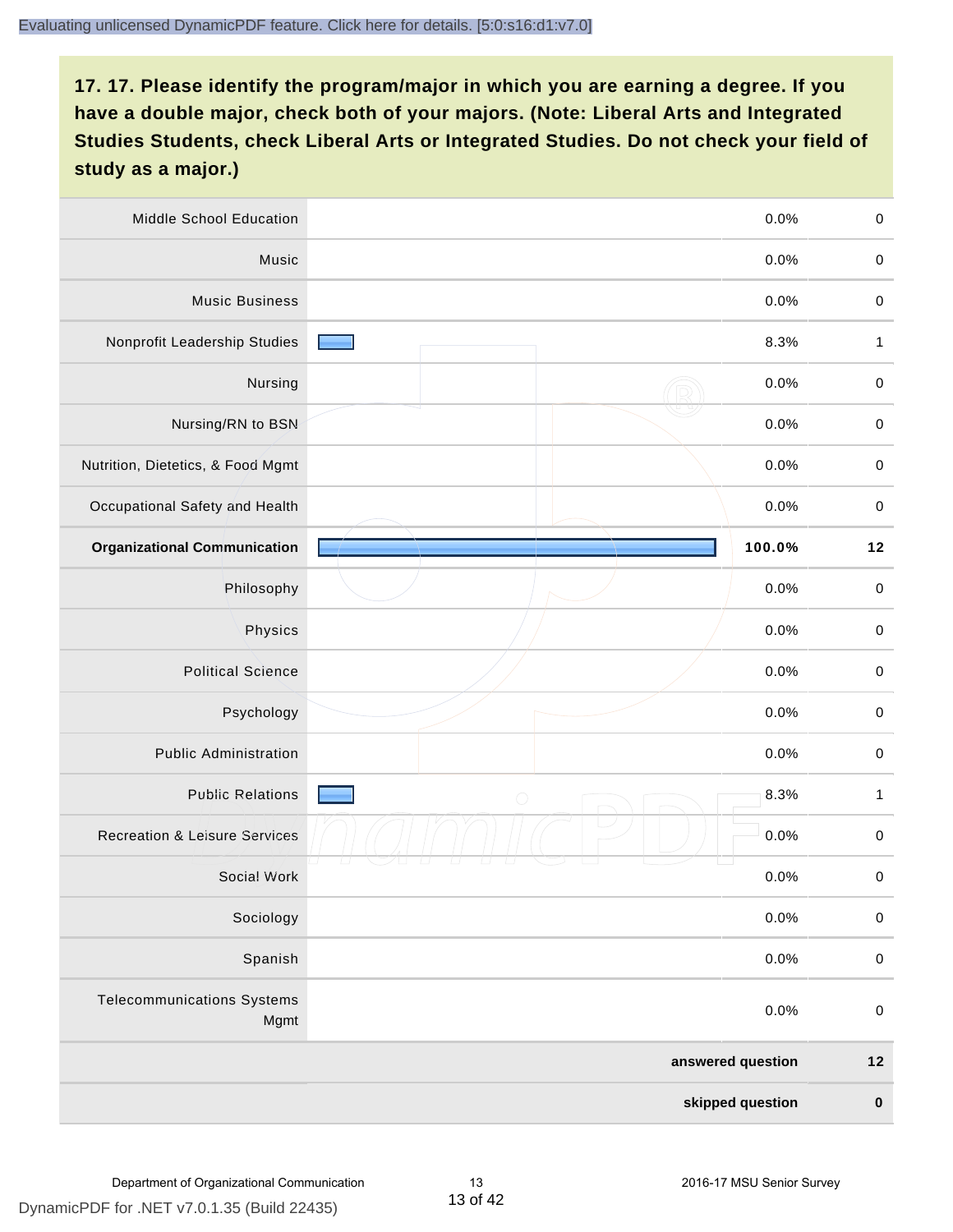| 0       | $0.0\%$           | <b>Television Production</b>    |
|---------|-------------------|---------------------------------|
| 0       | $0.0\%$           | Theatre                         |
| 0       | $0.0\%$           | Wildlife & Conservation Biology |
| $12 \,$ | answered question |                                 |
| 0       | skipped question  |                                 |
|         | س                 |                                 |

#### **18. 20. What is the highest degree you eventually hope to receive?**

|                      |  | Response<br>Percent | Response<br>Count |
|----------------------|--|---------------------|-------------------|
| Associate            |  | 0.0%                | $\mathbf 0$       |
| <b>Baccalaureate</b> |  | 50.0%               | $6\phantom{1}$    |
| Graduate             |  | 33.3%               | $\overline{4}$    |
| Professional         |  | 16.7%               | $\overline{2}$    |
|                      |  | answered question   | $12$              |
|                      |  | skipped question    | $\pmb{0}$         |
|                      |  |                     |                   |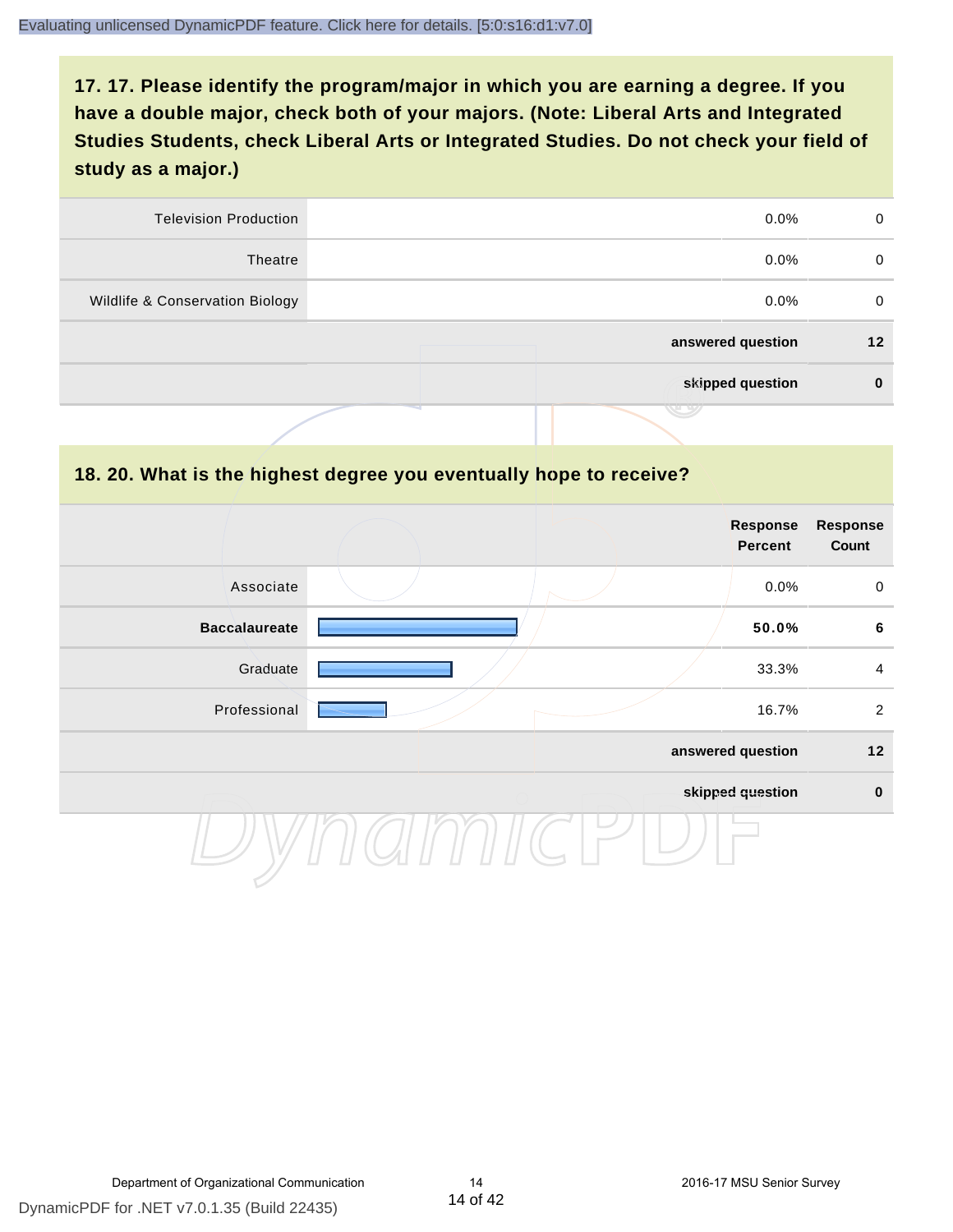| 19. 21. Which best describes your situation? |                                   |                          |
|----------------------------------------------|-----------------------------------|--------------------------|
|                                              | <b>Response</b><br><b>Percent</b> | <b>Response</b><br>Count |
| Did not change major/area                    | 8.3%                              | $\mathbf{1}$             |
| Did not initially declare major/area         | 0.0%                              | $\mathbf 0$              |
| Changed major/area                           | 91.7%                             | 11                       |
|                                              | answered question                 | 12                       |
|                                              | skipped question                  | $\bf{0}$                 |
|                                              | DynamicPDF                        |                          |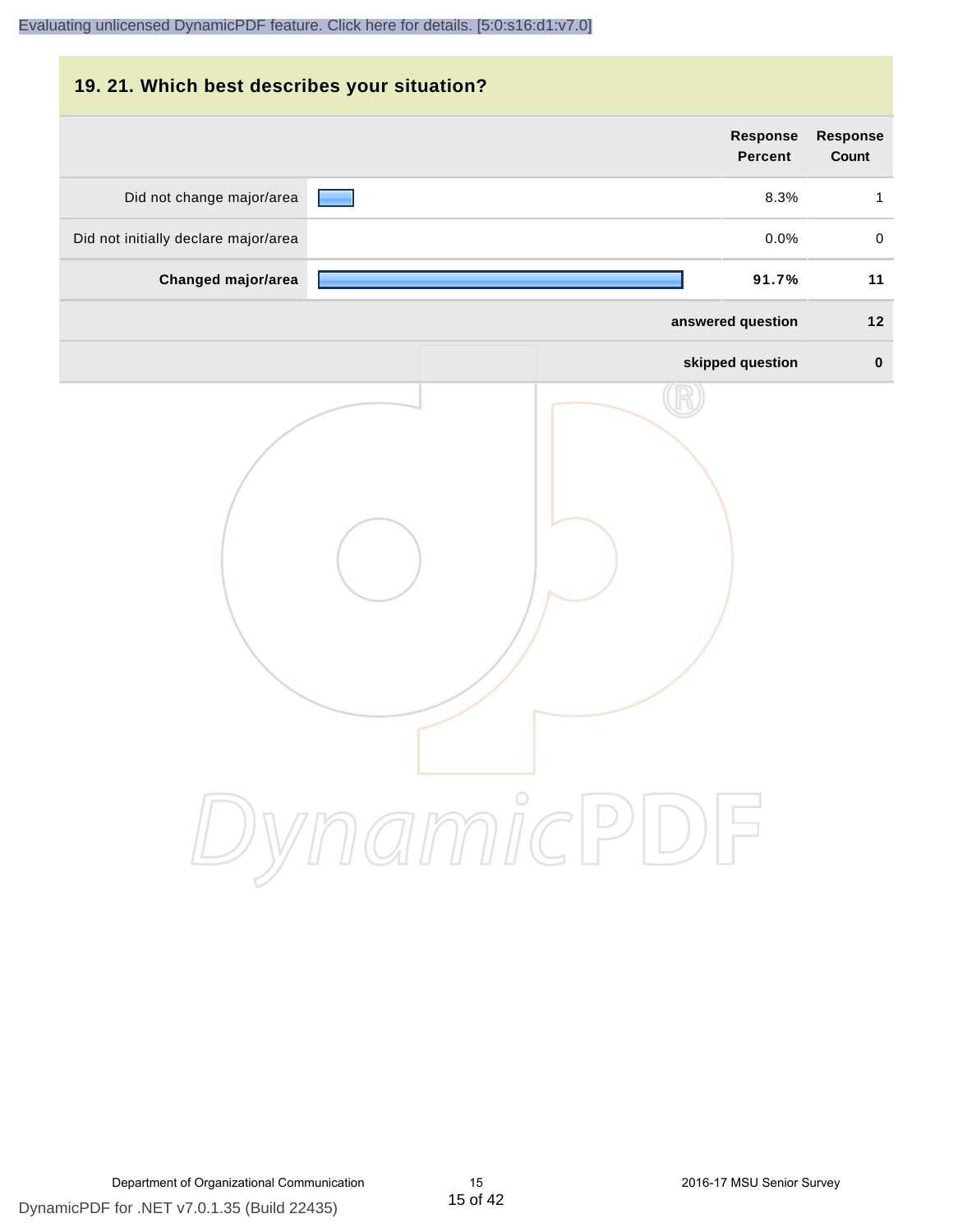## **19. 21. Which best describes your situation? answered question 12 skipped question 0**

## **20. 22. While school was in session during the past year, how many hours per week, on average, did you work for pay?**

|                    |  | Response<br>Percent | <b>Response</b><br>Count |
|--------------------|--|---------------------|--------------------------|
| Did not work       |  | 16.7%               | $\overline{2}$           |
| Worked 1-10 hrs    |  | 8.3%                | 1                        |
| Worked 11-20 hrs   |  | 33.3%               | 4                        |
| Worked 21-30 hrs   |  | 8.3%                | 1                        |
| Worked 31-40 hrs   |  | 16.7%               | $\overline{2}$           |
| Worked over 40 hrs |  | 16.7%               | 2                        |
|                    |  | answered question   | 12                       |
|                    |  | skipped question    | $\mathbf 0$              |

#### **21. 23. For the most part, were classes offered at times convenient to you?**

|            | Response<br>Percent | Response<br>Count |
|------------|---------------------|-------------------|
| <b>Yes</b> | 75.0%               | 9                 |
| No         | 25.0%               | 3                 |
|            | answered question   | 12                |
|            | skipped question    | $\mathbf 0$       |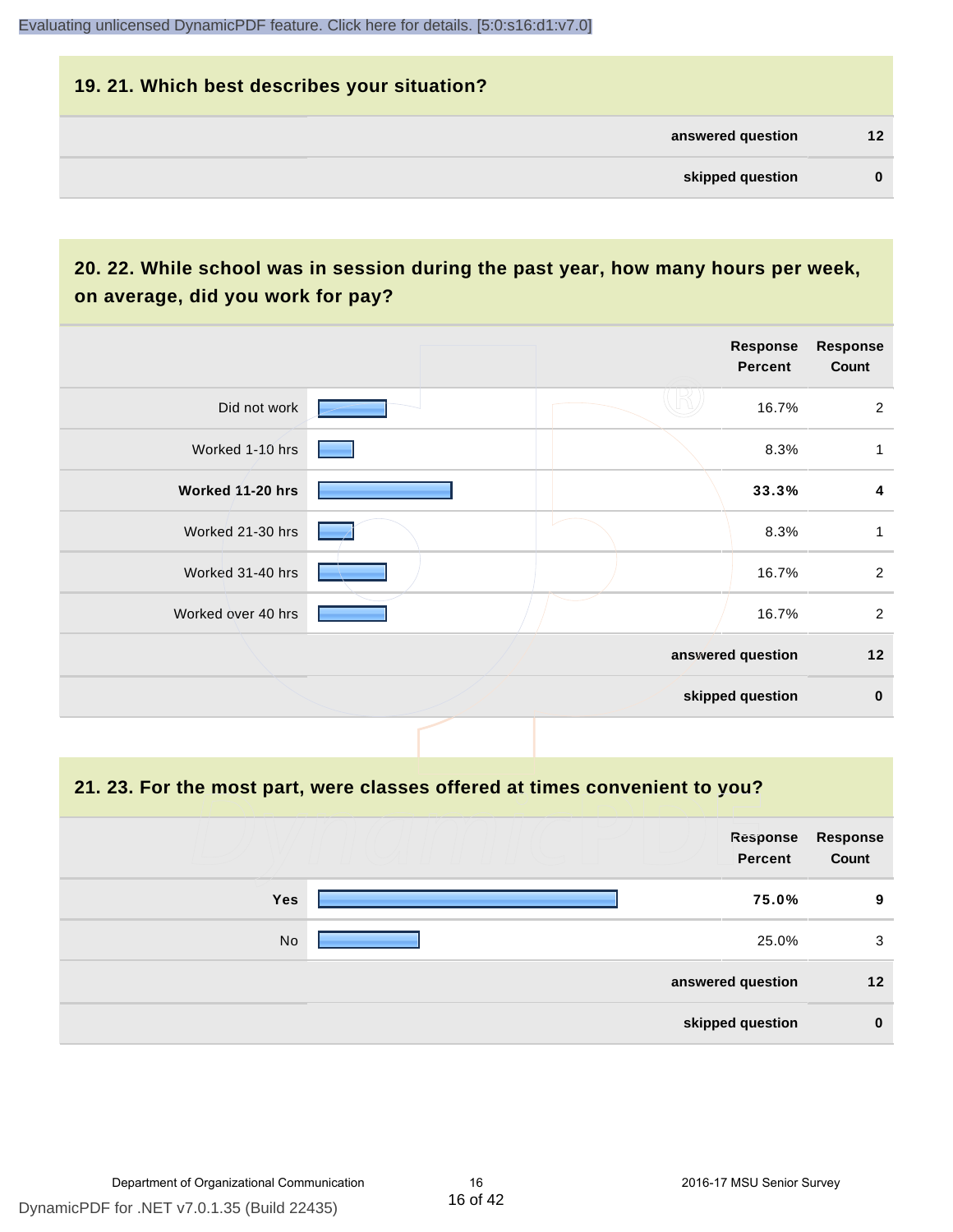#### **22. 24. What time would you have preferred?**

|                | Response<br><b>Percent</b> | <b>Response</b><br>Count |
|----------------|----------------------------|--------------------------|
| Late afternoon | 0.0%                       | $\mathbf 0$              |
| Evening        | 0.0%                       | $\mathbf 0$              |
| Weekend        | 0.0%                       | $\mathbf 0$              |
| During the day | 66.7%                      | $\overline{\mathbf{2}}$  |
| Online         | 33.3%                      | 1                        |
|                | answered question          | $\mathbf{3}$             |
|                | skipped question           | 9                        |
|                |                            |                          |

## **23. 25. Which best describes the location where you completed the majority of your courses?**

|                        |            | Response<br>Percent | Response<br>Count |
|------------------------|------------|---------------------|-------------------|
| <b>Murray</b>          |            | 91.7%               | 11                |
| Paducah                |            | 8.3%                | $\mathbf{1}$      |
| Ft. Campbell           |            | 0.0%                | $\mathsf{O}$      |
| Madisonville           | $\bigcirc$ | 0.0%                | $\mathbf 0$       |
| Hopkinsville           |            | 0.0%                | $\mathbf 0$       |
| Henderson              |            | 0.0%                | $\mathbf 0$       |
| Online                 |            | 0.0%                | $\,0\,$           |
| Other (please specify) |            | 0.0%                | $\mathbf 0$       |
|                        |            | answered question   | $12$              |
|                        |            | skipped question    | $\pmb{0}$         |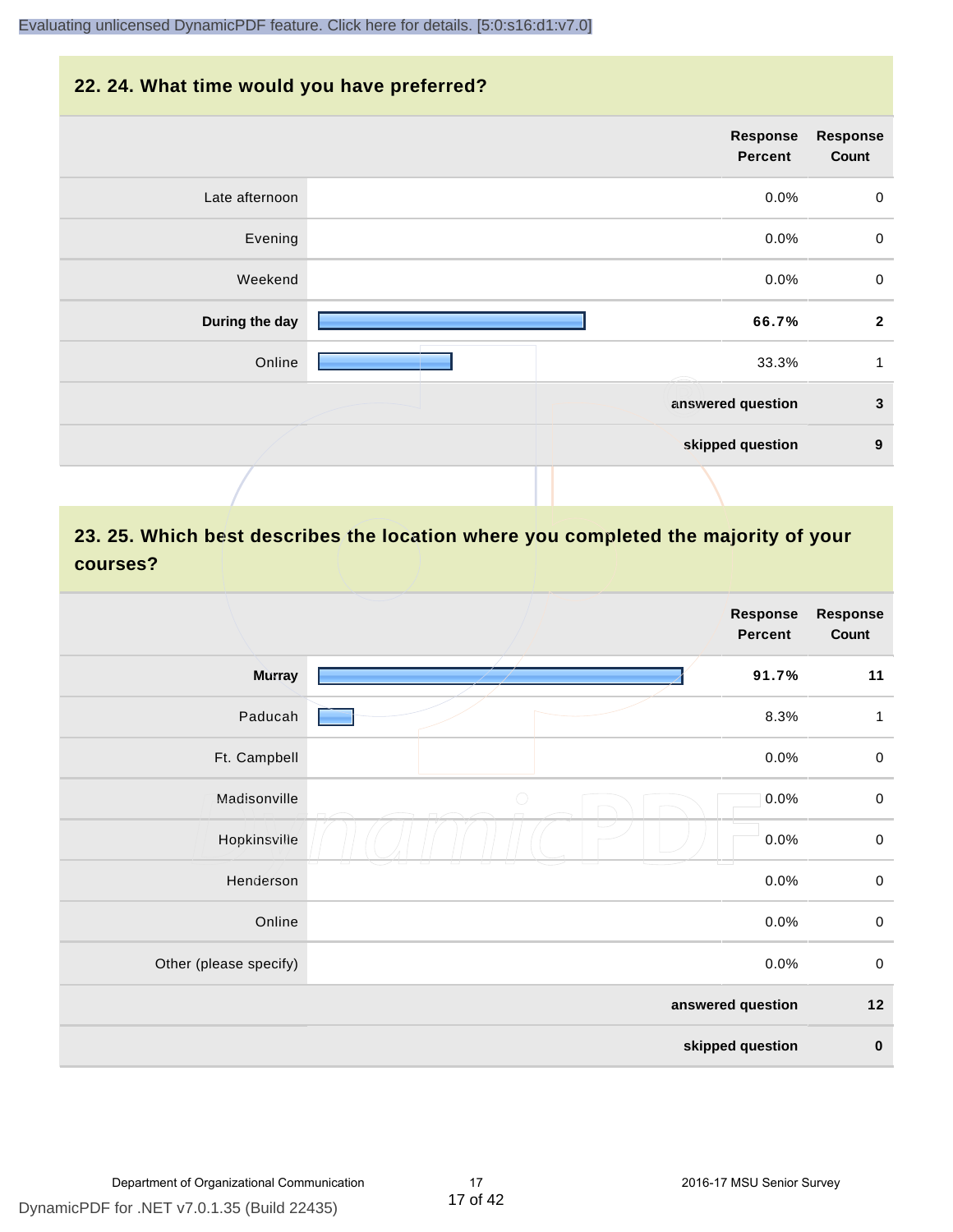#### **24. 26. Did you take any online courses while at Murray State?**

| Response<br>Count | Response<br>Percent |  |     |  |
|-------------------|---------------------|--|-----|--|
| 11                | 91.7%               |  | Yes |  |
| 1                 | 8.3%                |  | No  |  |
| 12                | answered question   |  |     |  |
| $\bf{0}$          | skipped question    |  |     |  |
|                   |                     |  |     |  |

## **25. 27. Did it take you an extra semester or more to complete degree requirements at Murray State?**

| Response<br>Count | Response<br>Percent |  |               |  |
|-------------------|---------------------|--|---------------|--|
| $6\phantom{.}6$   | 50.0%               |  | Yes           |  |
| $6\phantom{.}6$   | 50.0%               |  | $\mathsf{No}$ |  |
| $12$              | answered question   |  |               |  |
| $\pmb{0}$         | skipped question    |  |               |  |
|                   |                     |  |               |  |

DynamicPDF for .NET v7.0.1.35 (Build 22435)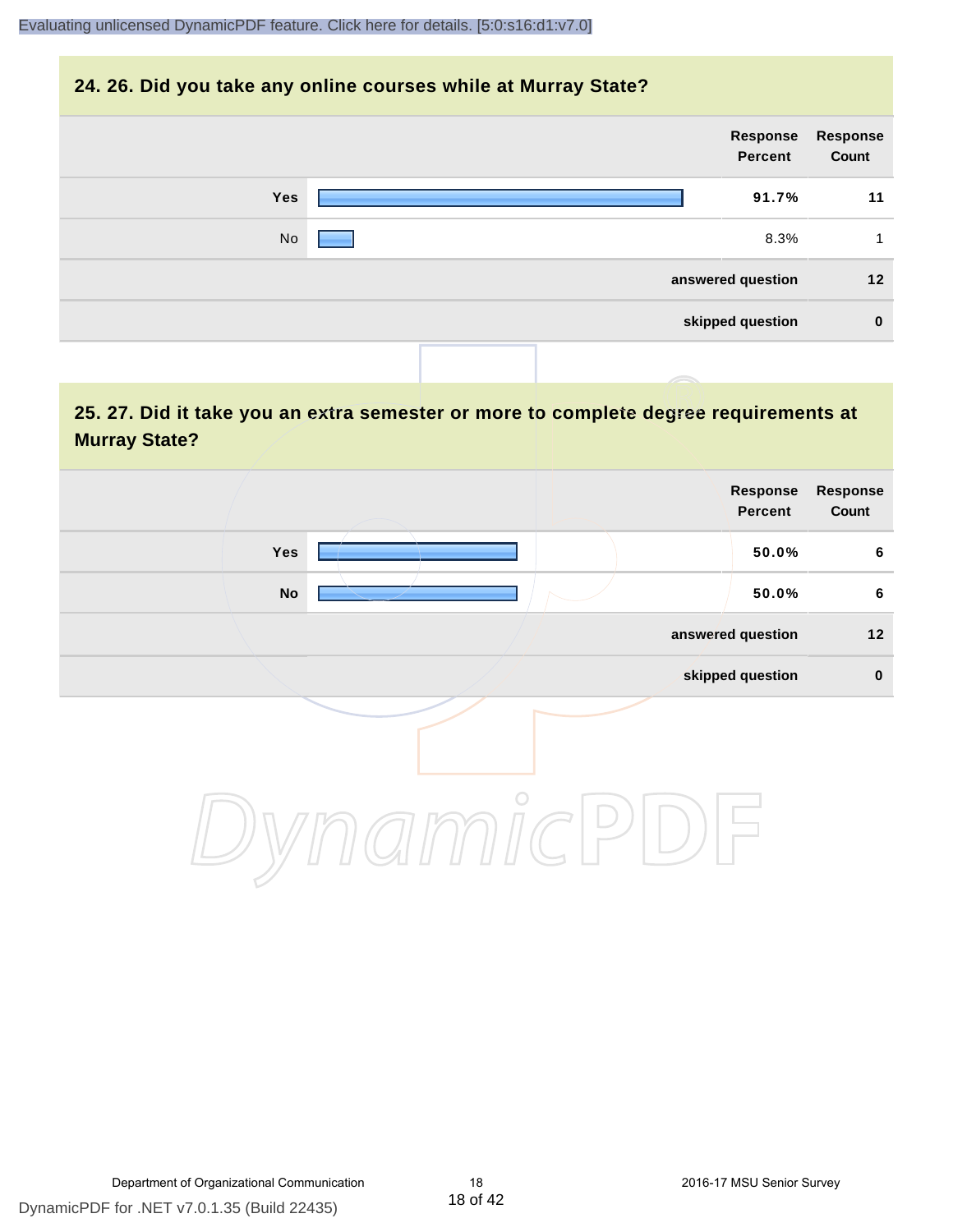#### **26. 28. Why did it take you an extra semester or more?**

|                                                                 |            | Response<br>Percent | Response<br>Count |
|-----------------------------------------------------------------|------------|---------------------|-------------------|
| Work obligation limited my<br>enrollment.                       |            | 33.3%               | $\overline{2}$    |
| Family obligations limited my<br>enrollment.                    |            | 16.7%               | $\mathbf{1}$      |
| Tuition and other costs of<br>attendance limited my enrollment. |            | 33.3%               | $\overline{2}$    |
| A decision to change majors<br>added to my requirements.        |            | 50.0%               | $\mathbf{3}$      |
| A required course or courses were<br>not offered.               |            | 16.7%               | $\mathbf{1}$      |
| Credits were lost transferring to<br>Murray State.              |            | 33.3%               | $\overline{2}$    |
| Other (please specify)                                          |            | 16.7%               | $\mathbf{1}$      |
|                                                                 |            | answered question   | 6                 |
|                                                                 |            | skipped question    | 6                 |
|                                                                 | $\bigcirc$ |                     |                   |

DynamicPDF for .NET v7.0.1.35 (Build 22435)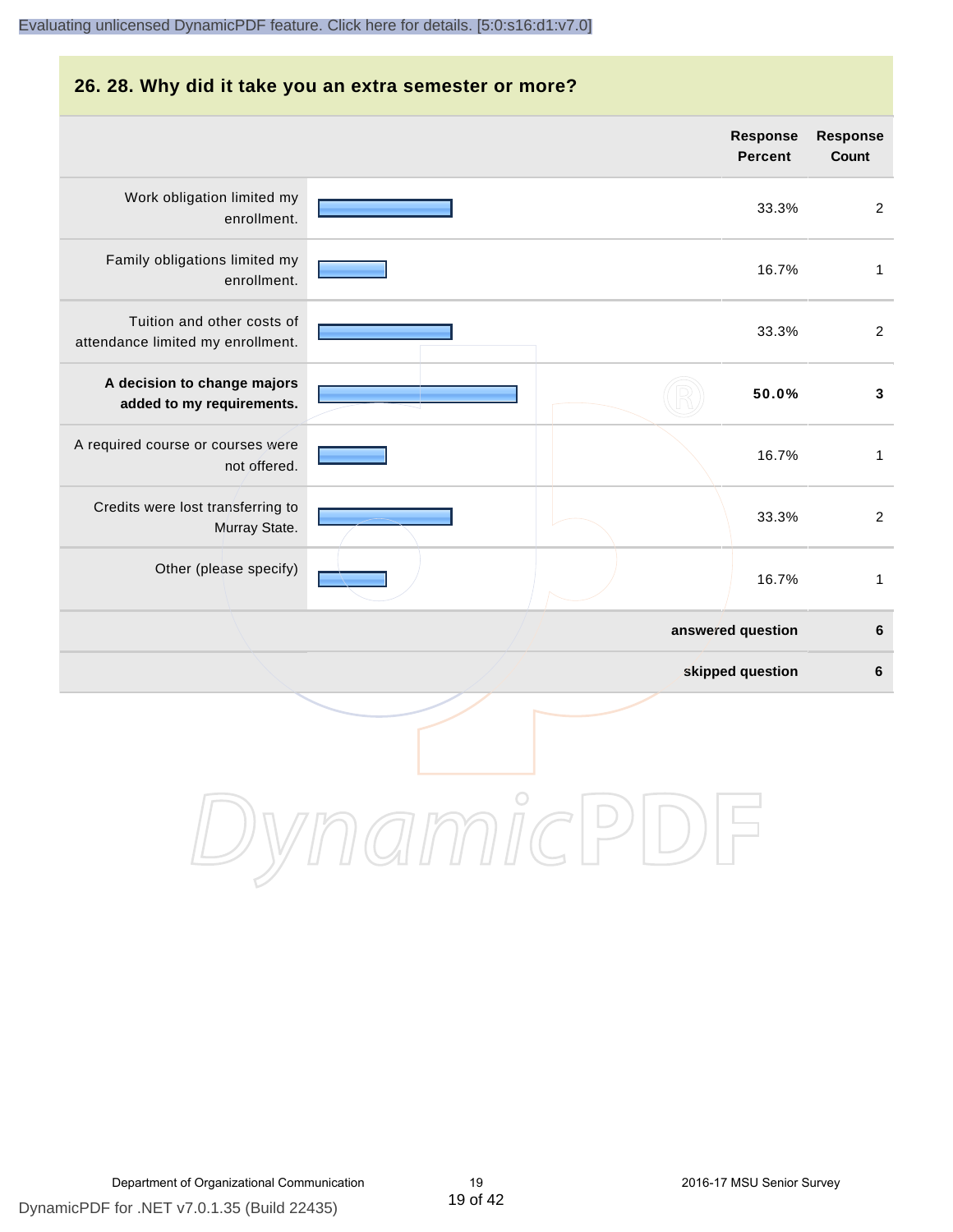| 26. 28. Why did it take you an extra semester or more? |    |
|--------------------------------------------------------|----|
| answered question                                      | 6  |
| skipped question                                       | -6 |

## **27. 29. Did you have trouble getting any course(s) you needed while at Murray State?**

|                                                                            |  | Response<br><b>Percent</b> | Response<br>Count       |
|----------------------------------------------------------------------------|--|----------------------------|-------------------------|
| Yes                                                                        |  | 33.3%                      | 4                       |
| <b>No</b>                                                                  |  | 66.7%                      | 8                       |
|                                                                            |  | answered question          | 12                      |
|                                                                            |  | skipped question           | $\bf{0}$                |
|                                                                            |  |                            |                         |
| 28. 30. Why did you have trouble getting the course?                       |  |                            |                         |
|                                                                            |  | Response<br><b>Percent</b> | Response<br>Count       |
| The course was not offered the<br>semester I needed it.                    |  | 25.0%                      | $\mathbf{1}$            |
| The course was not offered at<br>hours convenient to my work<br>schedule.  |  | 25.0%                      | $\mathbf{1}$            |
| The course was not offered at<br>hours suitable for my school<br>schedule. |  | 25.0%                      | $\mathbf{1}$            |
| All course sections were closed.                                           |  | 25.0%                      | $\mathbf{1}$            |
| I was unaware of the prerequisites<br>for the course.                      |  | 0.0%                       | $\mathbf 0$             |
|                                                                            |  | answered question          | $\overline{\mathbf{4}}$ |
|                                                                            |  | skipped question           | 8                       |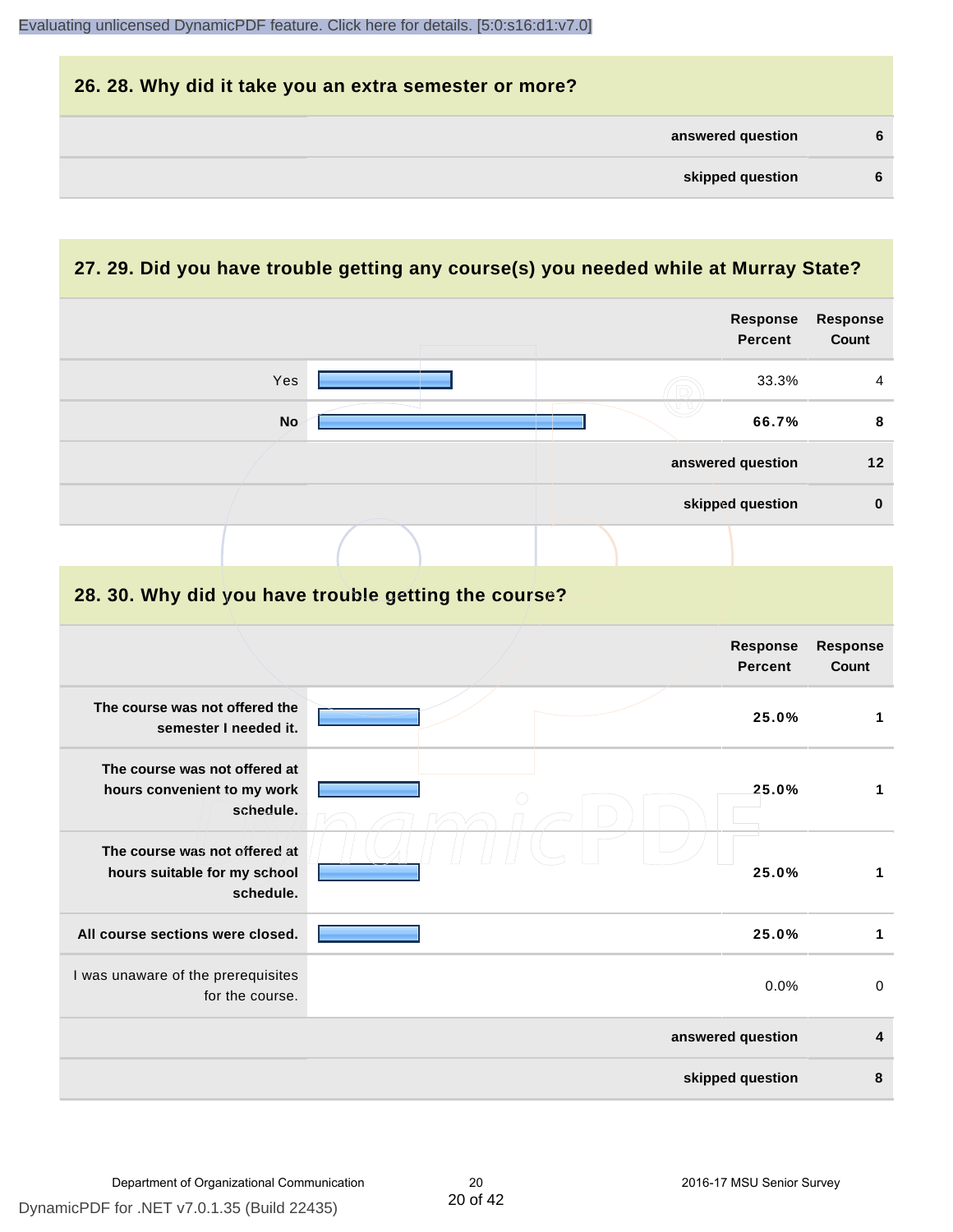## **29. 31. Which statement best describes your experience with off-campus coop/internship?**

|                                    | <b>Response</b><br><b>Percent</b> | <b>Response</b><br>Count |
|------------------------------------|-----------------------------------|--------------------------|
| Cannot judge; I did not have one.  | 58.3%                             |                          |
| My experience was very valuable.   | 33.3%                             | 4                        |
| My experience was valuable.        | 8.3%                              | 1                        |
| My experience was of little value. | 0.0%                              | $\mathbf 0$              |
| My experience was of no value.     | $0.0\%$                           | $\mathbf 0$              |
|                                    | answered question                 | 12                       |
|                                    | skipped question                  | $\bf{0}$                 |
|                                    |                                   |                          |

## **30. 32. Which statement best describes your experience with on-campus facultydirected research, scholarly, or creative project?**

|                                    | <b>Response</b><br><b>Percent</b> | <b>Response</b><br>Count |
|------------------------------------|-----------------------------------|--------------------------|
| Cannot judge; I did not have one.  | 58.3%                             | 7                        |
| My experience was very valuable.   | 25.0%                             | 3                        |
| My experience was valuable.        | 16.7%                             | $\overline{2}$           |
| My experience was of little value. | 0.0%                              | 0                        |
| My experience was of no value.     | 0.0%                              | 0                        |
|                                    | answered question                 | 12                       |
|                                    | skipped question                  | $\bf{0}$                 |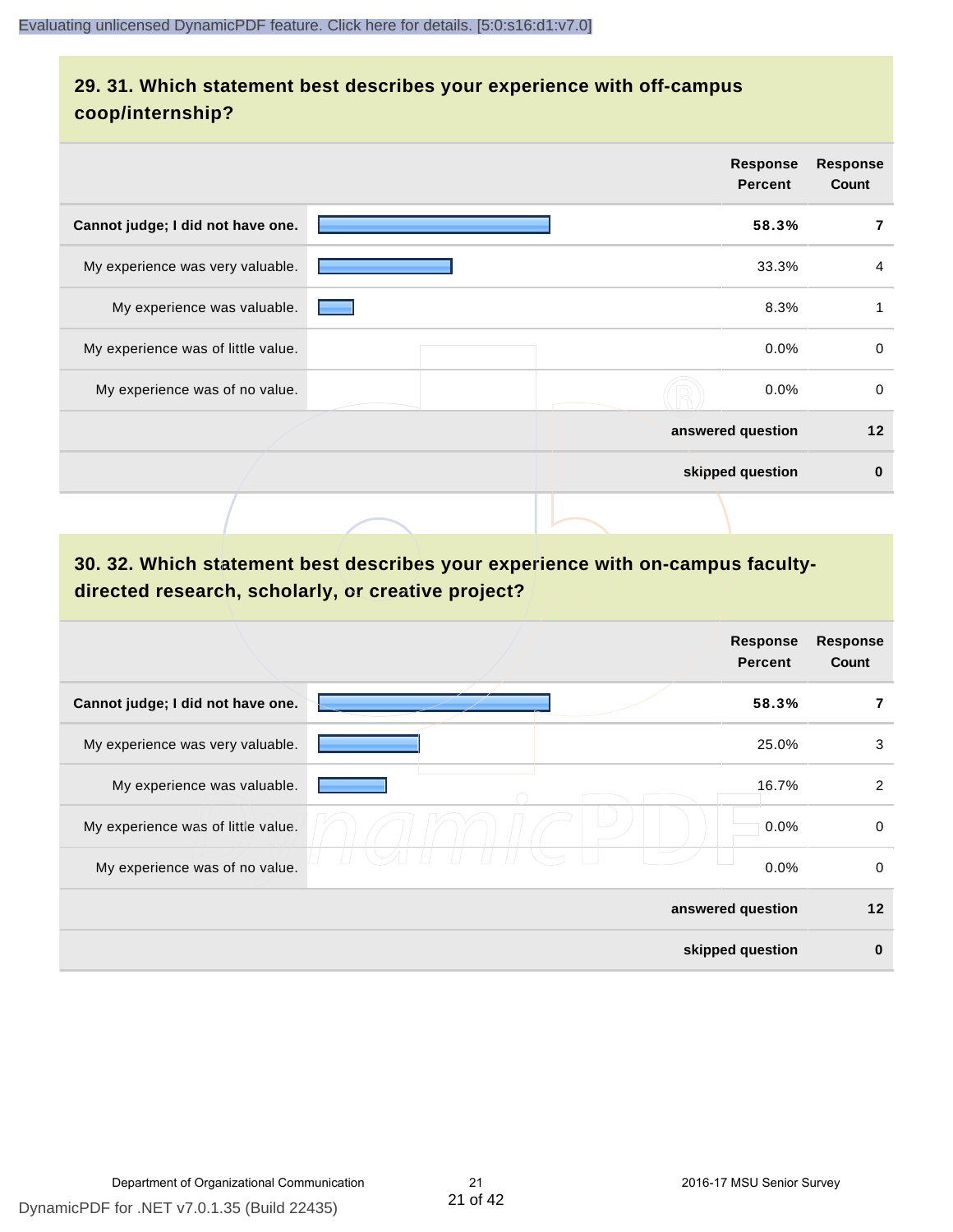## **31. 33. Which statement best describes your experience with academic advising in your major/area?**

|                                                          | <b>Response</b><br><b>Percent</b>                                       | Response<br>Count |
|----------------------------------------------------------|-------------------------------------------------------------------------|-------------------|
| Cannot judge; I did not make use<br>of the opportunity.  | 8.3%                                                                    | $\mathbf{1}$      |
| I was satisfied with information my<br>adviser provided. | 83.3%                                                                   | 10                |
| Advice was inaccurate,<br>incomplete, or misleading.     | 8.3%                                                                    | $\mathbf{1}$      |
| My adviser was not available.                            | 0.0%                                                                    | $\pmb{0}$         |
|                                                          | answered question                                                       | $12$              |
|                                                          | skipped question                                                        | $\pmb{0}$         |
|                                                          | amicl<br>$\left( \begin{array}{c} \end{array} \right)$<br>$\frac{1}{2}$ |                   |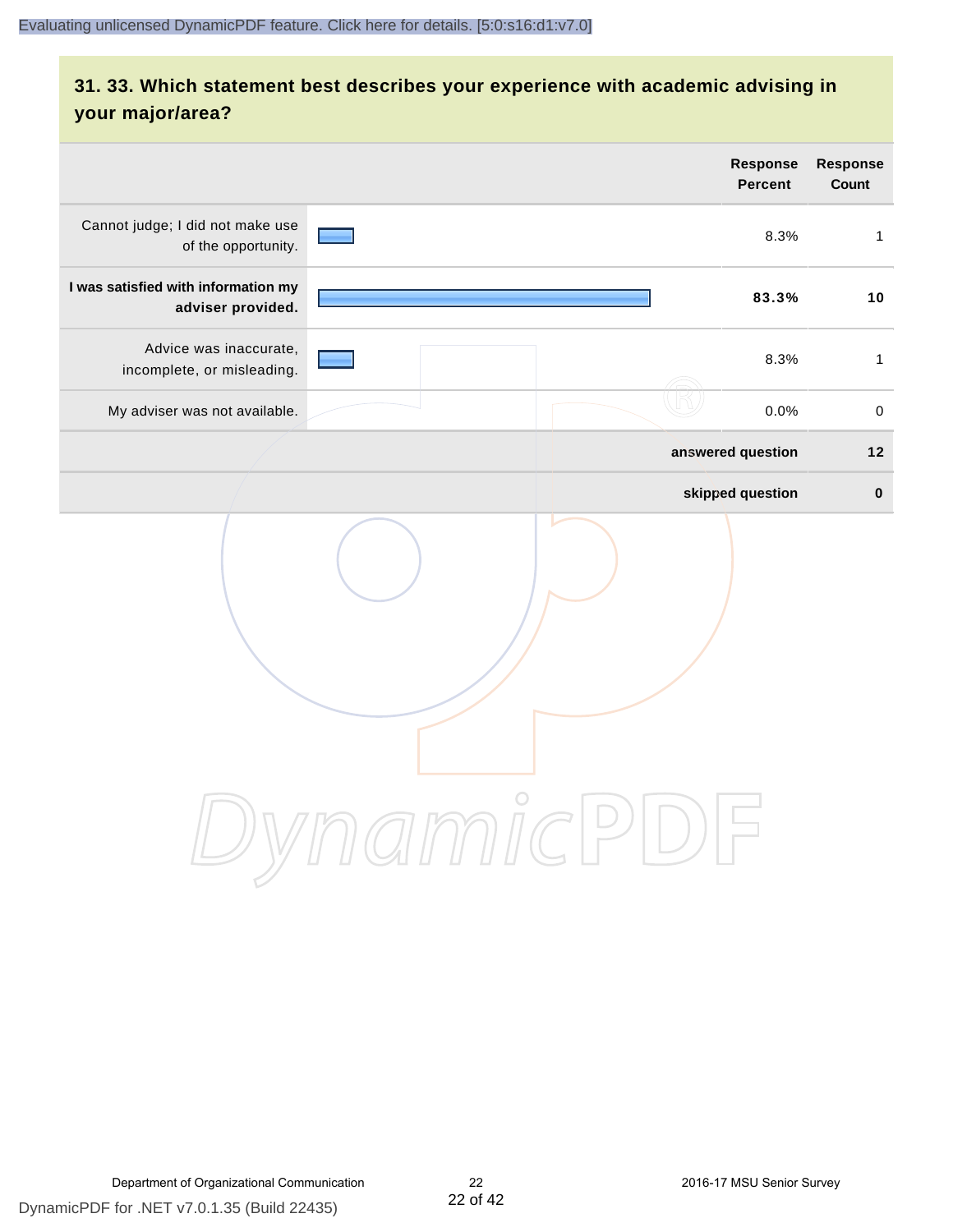## **31. 33. Which statement best describes your experience with academic advising in your major/area?**

| answered question | 12 <sup>°</sup> |
|-------------------|-----------------|
| skipped question  | 0               |



DynamicPDF for .NET v7.0.1.35 (Build 22435) Department of Organizational Communication 23 2016-17 MSU Senior Survey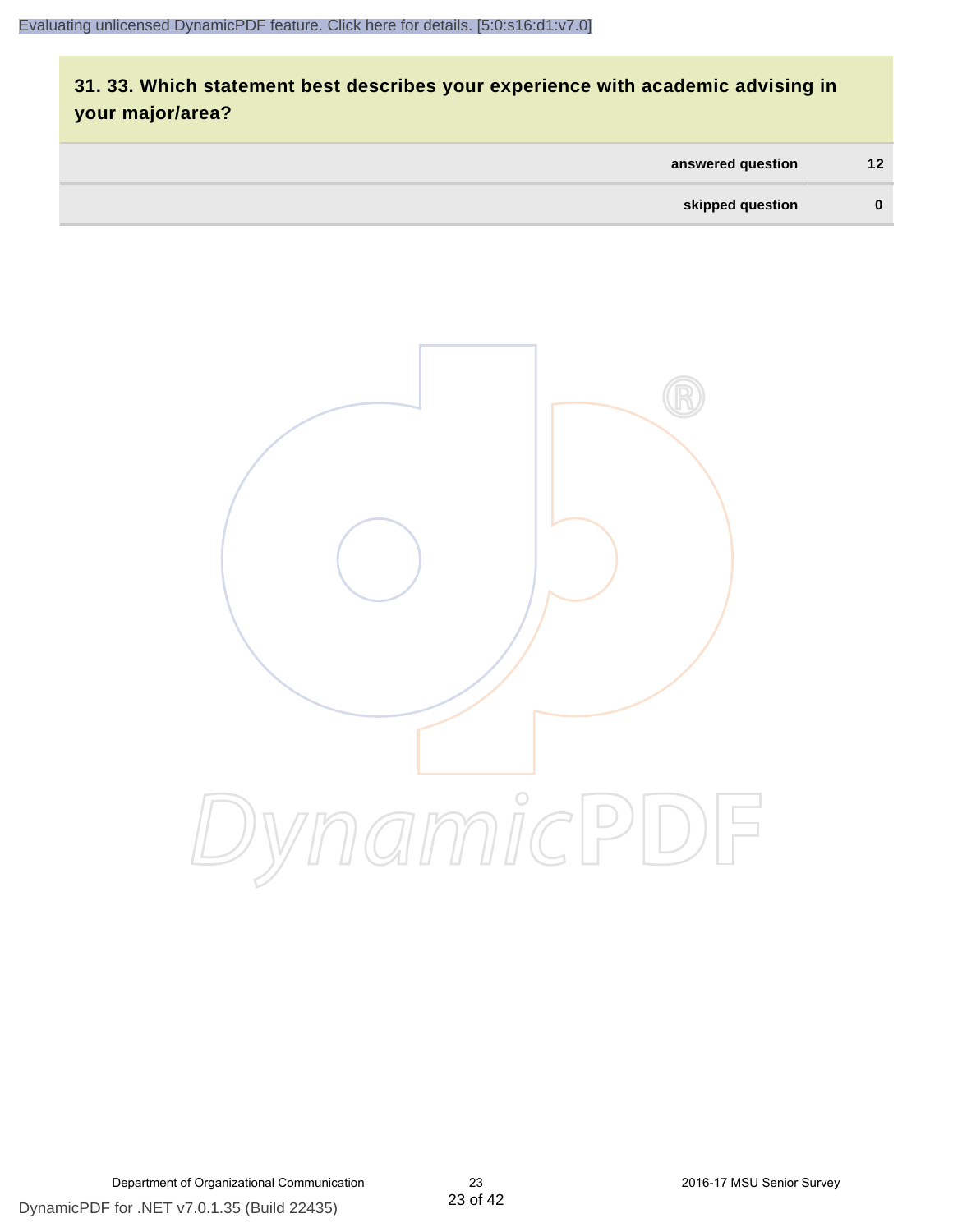## **32. Questions 34-48 For each of these items, indicate the extent to which you were satisfied.**

|                                                                                                                                                       | <b>Very</b><br>satisfied | <b>Satisfied</b> | <b>Dissatisfied</b> | <b>Very</b><br>dissatisfied | Rating<br>Average | Rating<br>Count |
|-------------------------------------------------------------------------------------------------------------------------------------------------------|--------------------------|------------------|---------------------|-----------------------------|-------------------|-----------------|
| 34. Class size relative to type of<br>course                                                                                                          | 50.0% (6)                | 50.0% (6)        | $0.0\%$ (0)         | $0.0\%$ (0)                 | 3.50              | 12              |
| 35. Out-of-class availability of<br>faculty                                                                                                           | 33.3% (4)                | 66.7% (8)        | $0.0\%$ (0)         | $0.0\%$ (0)                 | 3.33              | 12              |
| 36. Effectiveness of your high<br>school preparation for college work                                                                                 | $16.7\%(2)$              | 50.0% (6)        | 25.0% (3)           | $8.3\%$ (1)                 | 2.75              | 12              |
| 37. Fairness of faculty in their<br>treatment of individual students                                                                                  | 25.0% (3)                | 58.3% (7)        | 16.7%(2)            | $0.0\%$ $(0)$               | 3.08              | 12              |
| 38. Overall quality of instruction at<br><b>Murray State</b>                                                                                          | 33.3% (4)                | 58.3% (7)        | 8.3%(1)             | $0.0\%$ (0)                 | 3.25              | 12              |
| 39. Quality of instruction in<br><b>University Studies (General</b><br>Education) courses                                                             | 25.0% (3)                | 50.0% (6)        | $8.3\%$ (1)         | 16.7% (2)                   | 2.83              | 12              |
| 40. Quality of instruction in your<br>major                                                                                                           | 83.3% (10)               | 16.7% (2)        | $0.0\%$ (0)         | $0.0\%$ (0)                 | 3.83              | 12              |
| 41. Clarity of program objectives in<br>your major                                                                                                    | 66.7% (8)                | $33.3\%$ (4)     | $0.0\%$ (0)         | $0.0\%$ (0)                 | 3.67              | 12              |
| 42. Intellectual challenge of the<br>academic program                                                                                                 | 54.5% (6)                | $36.4\%$ (4)     | $9.1\%$ (1)         | $0.0\%$ (0)                 | 3.45              | 11              |
| 43. Encouragement and<br>information from your major<br>department for employment after<br>graduation                                                 | $50.0\%$ (6)             | $33.3\%$ (4)     | 16.7% (2)           | $0.0\%$ (0)                 | 3.33              | 12              |
| 44. Availability of opportunities to<br>engage in a faculty-mentored<br>research, scholarly, or creative<br>project in your area of<br>study/interest | $33.3\%$ (4)             | $50.0\%$ (6)     | 16.7% (2)           | $0.0\%$ (0)                 | 3.17              | 12              |
| 45. Library hours                                                                                                                                     | 41.7% (5)                | 41.7% (5)        | 16.7% (2)           | $0.0\%$ (0)                 | 3.25              | 12              |
|                                                                                                                                                       |                          |                  |                     |                             | answered question | $12$            |
|                                                                                                                                                       |                          |                  |                     |                             | skipped question  | $\bf{0}$        |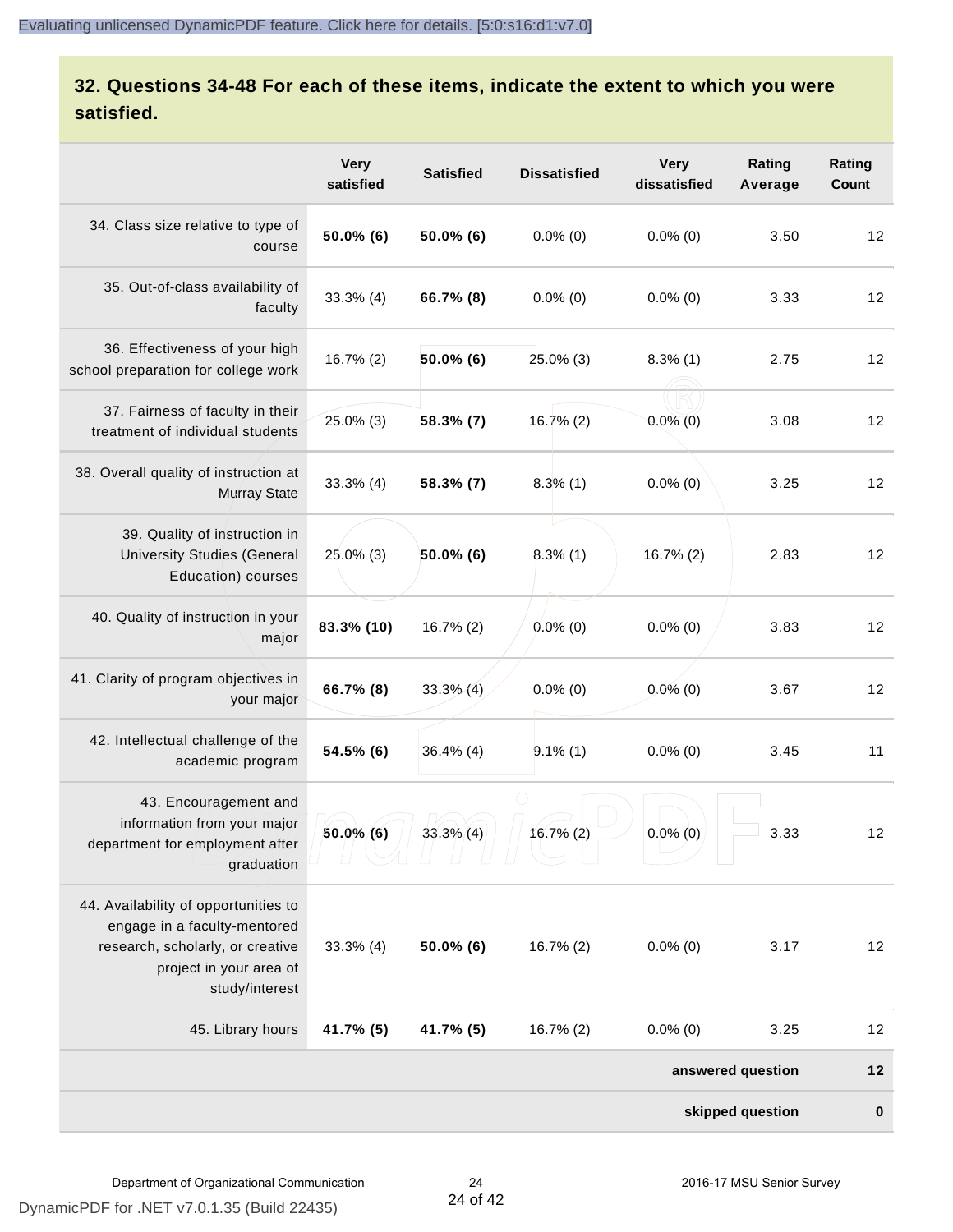**32. Questions 34-48 For each of these items, indicate the extent to which you were satisfied.**

| 46 Effectiveness of library<br>personnel in meeting your<br>information needs                                                | 41.7% (5)    | 41.7% (5)    | $16.7\%$ (2) | $0.0\%$ (0)       | 3.25             | $12 \overline{ }$ |
|------------------------------------------------------------------------------------------------------------------------------|--------------|--------------|--------------|-------------------|------------------|-------------------|
| 47. Access to on-hand or<br>electronic library resources                                                                     | $41.7\%$ (5) | $50.0\%$ (6) | $8.3\%$ (1)  | $0.0\%$ (0)       | 3.33             | 12 <sup>2</sup>   |
| 48. Computer, individual and group<br>work spaces available within<br>University Libraries (Waterfield,<br>Pogue and Overby) | 41.7% (5)    | $8.3\%$ (1)  | $25.0\%$ (3) | $25.0\%$ (3)      | 2.67             | $12 \overline{ }$ |
|                                                                                                                              |              |              |              | answered question |                  | 12                |
|                                                                                                                              |              |              |              |                   | skipped question | $\bf{0}$          |
|                                                                                                                              |              |              |              |                   |                  |                   |

**33. Questions 49-55 University Studies is designed to offer you a broad base of skills and knowledge and to prepare you for upper division study. Please indicate how effective University Studies at Murray State was in helping you achieve these goals.**

|                                                                            | <b>Very</b><br>effective | <b>Effective</b> | <b>Ineffective</b> | <b>Very</b><br>ineffective | Rating<br>Average | Rating<br>Count |
|----------------------------------------------------------------------------|--------------------------|------------------|--------------------|----------------------------|-------------------|-----------------|
| 49. Writing skills                                                         | 58.3% (7)                | $33.3\%$ (4)     | $8.3\%$ (1)        | $0.0\%$ (0)                | 3.50              | 12              |
| 50. Speaking skills                                                        | 91.7% (11)               | $0.0\%$ (0)      | $8.3\%$ (1)        | $0.0\%$ (0)                | 3.83              | 12              |
| 51. Critical thinking skills                                               | 66.7% (8)                | 25.0% (3)        | $8.3\%$ (1)        | $0.0\%$ (0)                | 3.58              | 12              |
| 52. Technology skills/computer<br>skills                                   | 41.7% (5)                | $33.3\%$ (4)     | $16.7\%$ (2)       | $8.3\%$ (1)                | 3.08              | 12              |
| 53. General knowledge in the<br>liberal arts and sciences                  | $33.3\%$ (4)             | $25.0\%$ (3)     | $33.3\%$ (4)       | $8.3\%$ (1)                | 2.83              | 12              |
| 54. International perspectives                                             | 41.7% (5)                | 41.7% (5)        | 16.7% (2)          | $0.0\%$ (0)                | 3.25              | 12              |
| 55. Stimulation of interest in areas<br>outside your chosen field of study | 50.0% (6)                | $33.3\%$ (4)     | $8.3\%$ (1)        | $8.3\%$ (1)                | 3.25              | 12              |
|                                                                            |                          |                  |                    |                            | answered question | 12              |
|                                                                            |                          |                  |                    |                            | skipped question  | $\bf{0}$        |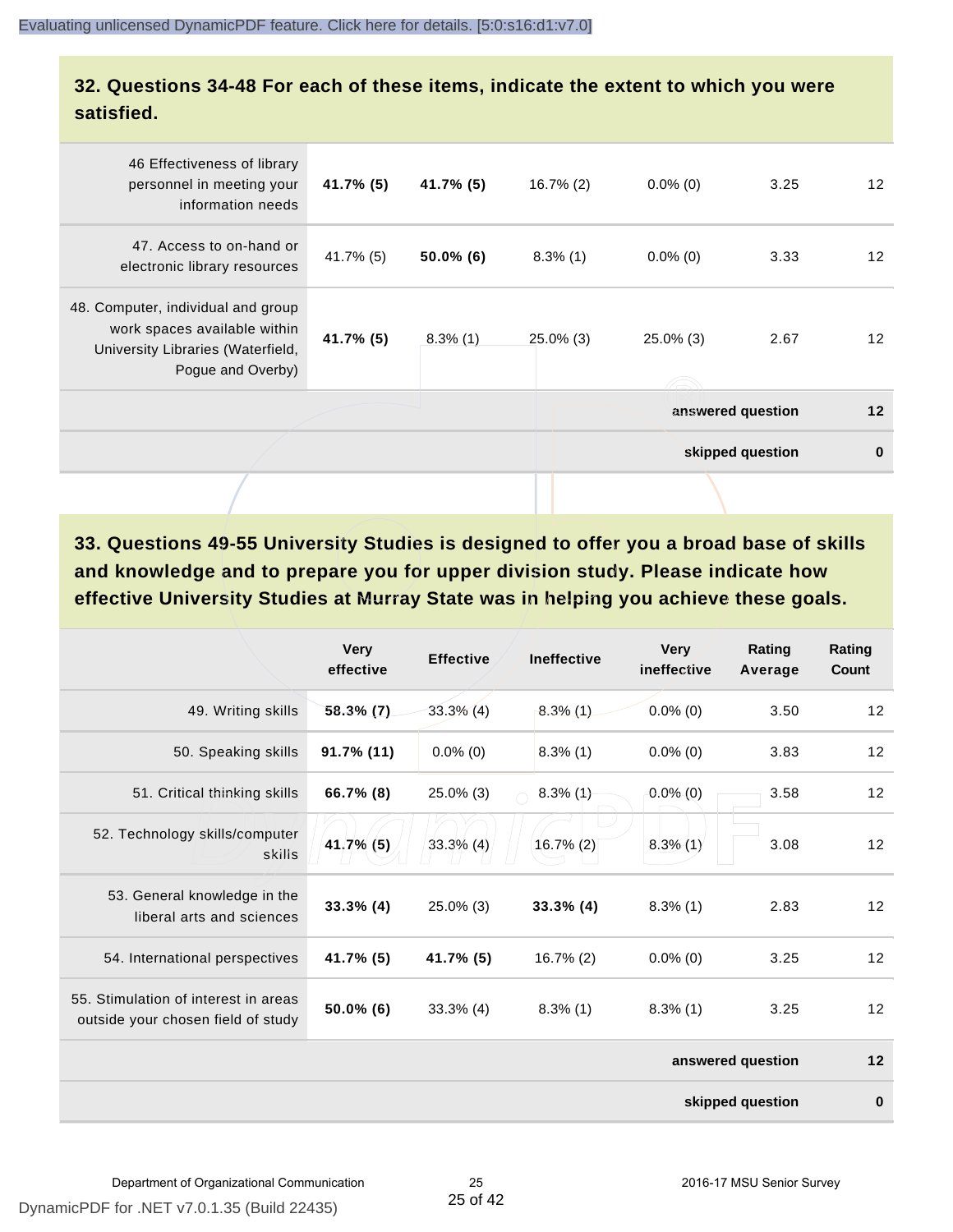**34. Questions 56-89For each of these services, activities or programs that you used, please indicate the extent to which you were satisfied that they met your needs. For those that you did not use, mark the "Did Not Use" option.**

|                                                                                    | <b>Very</b><br>satisfied | <b>Satisfied</b> | <b>Dissatisfied</b> | <b>Very</b><br>dissatisfied | <b>Did</b><br><b>Not</b><br><b>Use</b> | Rating<br>Average | Rating<br>Count |
|------------------------------------------------------------------------------------|--------------------------|------------------|---------------------|-----------------------------|----------------------------------------|-------------------|-----------------|
| 56. African-American/Multicultural<br><b>Student Services</b>                      | 25.0%<br>(3)             | $16.7\%(2)$      | $8.3\%$ (1)         | $0.0\%$ (0)                 | 50.0%<br>(6)                           | 3.33              | 12              |
| 57. Blackboard/Canvas                                                              | 41.7%<br>(5)             | 50.0%<br>(6)     | $0.0\%$ (0)         | $8.3\%$ (1)                 | 0.0%<br>(0)                            | 3.25              | 12              |
| 58. Career Services Office                                                         | 25.0%<br>(3)             | 33.3%<br>(4)     | 16.7% (2)           | $0.0\%$ (0)                 | 25.0%<br>(3)                           | 3.11              | 12              |
| 59. Cultural programming and<br>activities                                         | 16.7%<br>(2)             | 16.7% (2)        | $8.3\%$ (1)         | $8.3\%$ (1)                 | 50.0%<br>(6)                           | 2.83              | 12              |
| 60. Degree audit (MAP report)                                                      | 58.3%<br>(7)             | $33.3%$ (4)      | $0.0\%$ (0)         | $8.3\%$ (1)                 | 0.0%<br>(0)                            | 3.42              | 12              |
| 61. Financial Aid Office customer<br>service                                       | 16.7%<br>(2)             | 25.0%<br>(3)     | $16.7\%(2)$         | $16.7\%$ (2)                | 25.0%<br>(3)                           | 2.56              | 12              |
| 62. Dining Services                                                                | $9.1\%$ (1)              | 27.3%<br>(3)     | $27.3\%$ (3)        | $9.1\%$ (1)                 | 27.3%<br>(3)                           | 2.50              | 11              |
| 63. Graduation Office                                                              | $8.3\%$ (1)              | 50.0%<br>(6)     | $8.3\%$ (1)         | $8.3\%$ (1)                 | 25.0%<br>(3)                           | 2.78              | 12              |
| 64. Greek life and activities                                                      | 25.0%<br>(3)             | $25.0\%$ (3)     | $0.0\%$ (0)         | $16.7\%$ (2)                | 33.3%<br>(4)                           | 2.88              | 12              |
| 65. Health Services                                                                | 25.0%<br>(3)             | 25.0%<br>(3)     | $16.7\%$ (2)        | $16.7\%$ (2)                | 16.7%<br>(2)                           | 2.70              | 12              |
| 66. Honor Societies/Departmental<br><b>Clubs/Special Interest</b><br>Organizations | 33.3%<br>(4)             | 25.0% (3)        | $0.0\%$ (0)         | 16.7% (2)                   | 25.0%<br>(3)                           | 3.00              | 12              |
| 67. International programs and<br>activities                                       | 16.7%<br>(2)             | 16.7% (2)        | $0.0\%$ (0)         | $0.0\%$ (0)                 | 66.7%<br>(8)                           | 3.50              | 12              |
|                                                                                    |                          |                  |                     |                             |                                        | answered question | $12$            |
|                                                                                    |                          |                  |                     |                             |                                        | skipped question  | $\pmb{0}$       |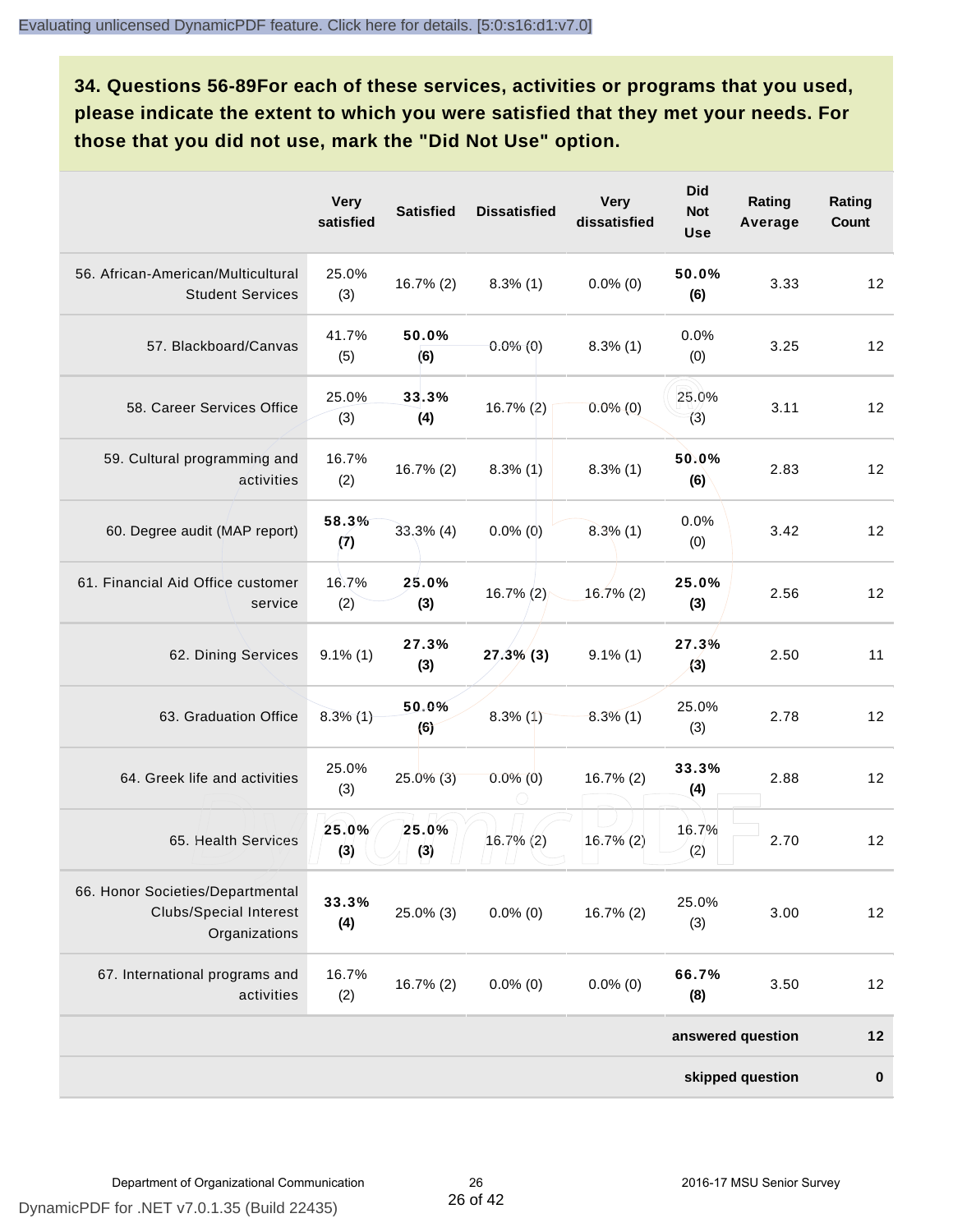**34. Questions 56-89For each of these services, activities or programs that you used, please indicate the extent to which you were satisfied that they met your needs. For those that you did not use, mark the "Did Not Use" option.**

| 68. International student support<br>services                    | $8.3\%$ (1)  | 16.7% (2)    | $8.3\%$ (1) | $0.0\%$ (0) | 66.7%<br>(8)      | 3.00 | 12        |
|------------------------------------------------------------------|--------------|--------------|-------------|-------------|-------------------|------|-----------|
| 69. Internet and wireless access<br>for study and research needs | 33.3%<br>(4) | 50.0%<br>(6) | $8.3\%$ (1) | $8.3\%$ (1) | 0.0%<br>(0)       | 3.08 | 12        |
| 70. Intramural Sports and<br>Recreation                          | 16.7%<br>(2) | $33.3\%$ (4) | $0.0\%$ (0) | $8.3\%$ (1) | 41.7%<br>(5)      | 3.00 | 12        |
| 71. LGBT programs                                                | $0.0\%$ (0)  | $10.0\%$ (1) | $0.0\%$ (0) | $0.0\%$ (0) | 90.0%<br>(9)      | 3.00 | 10        |
| 72. Lowry Center/Developmental<br>courses and tutoring           | 16.7%<br>(2) | $33.3%$ (4)  | $0.0\%$ (0) | $0.0\%$ (0) | 50.0%<br>(6)      | 3.33 | 12        |
| 73. Library                                                      | 50.0%<br>(6) | 16.7% (2)    | 25.0% (3)   | $8.3\%$ (1) | 0.0%<br>(0)       | 3.08 | 12        |
| 74. MSU web site                                                 | 36.4%<br>(4) | 54.5%<br>(6) | $9.1\%$ (1) | $0.0\%$ (0) | 0.0%<br>(0)       | 3.27 | 11        |
| 75. NCAA Sports                                                  | $8.3\%$ (1)  | $33.3%$ (4)  | $0.0\%$ (0) | $8.3\%$ (1) | 50.0%<br>(6)      | 2.83 | 12        |
| 76. Online courses that are not<br><b>Blackboard or Canvas</b>   | 25.0%<br>(3) | 25.0% (3)    | $0.0\%$ (0) | $0.0\%$ (0) | 50.0%<br>(6)      | 3.50 | 12        |
| 77. Public Safety/Security<br><b>Services</b>                    | 33.3%<br>(4) | 33.3%<br>(4) | $8.3\%$ (1) | $8.3\%$ (1) | 16.7%<br>(2)      | 3.10 | 12        |
| 78. Registration through myGate                                  | 58.3%<br>(7) | $33.3\%$ (4) | $0.0\%$ (0) | $8.3\%$ (1) | 0.0%<br>(0)       | 3.42 | 12        |
| 79. Residential College<br>programming and activities            | 16.7%<br>(2) | 33.3% (4)    | $0.0\%$ (0) | $8.3\%$ (1) | 41.7%<br>(5)      | 3.00 | 12        |
| 80. Scholarships/grants/student<br>employment                    | 25.0%<br>(3) | 41.7%<br>(5) | $8.3\%$ (1) | $8.3\%$ (1) | 16.7%<br>(2)      | 3.00 | 12        |
| 81. Services for non-traditional<br>students                     | $0.0\%$ (0)  | $16.7\%(2)$  | 16.7% (2)   | $0.0\%$ (0) | 66.7%<br>(8)      | 2.50 | 12        |
|                                                                  |              |              |             |             | answered question |      | $12$      |
|                                                                  |              |              |             |             | skipped question  |      | $\pmb{0}$ |

DynamicPDF for .NET v7.0.1.35 (Build 22435)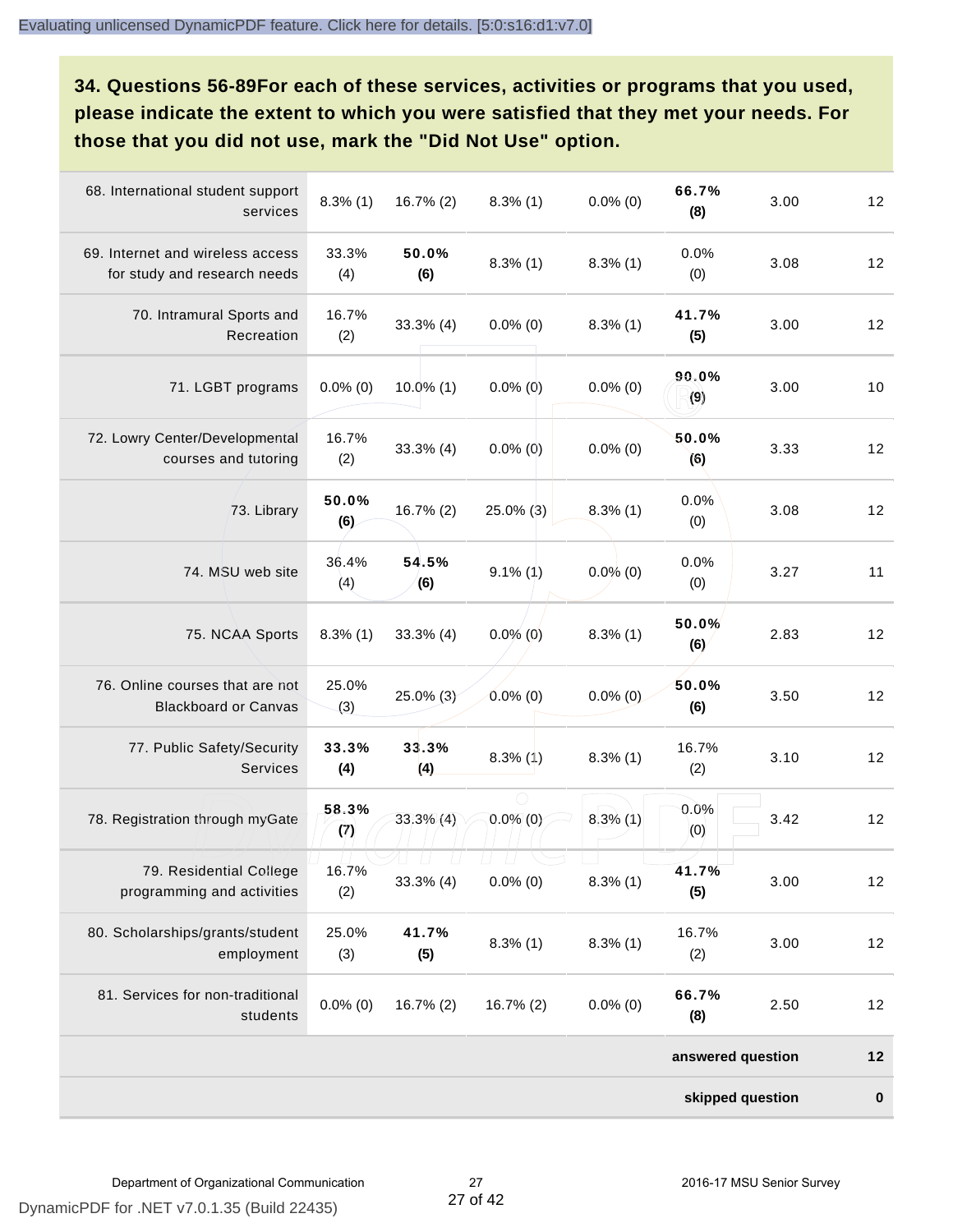**34. Questions 56-89For each of these services, activities or programs that you used, please indicate the extent to which you were satisfied that they met your needs. For those that you did not use, mark the "Did Not Use" option.**

| 82. Student Disability Services<br>(SDS) | 16.7%<br>(2) | $8.3\%$ (1)  | $0.0\%$ (0)  | $0.0\%$ (0) | 75.0%<br>(9)      | 3.67 | 12 |
|------------------------------------------|--------------|--------------|--------------|-------------|-------------------|------|----|
| 83. Transcript requests                  | 33.3%<br>(4) | 16.7% (2)    | $8.3\%$ (1)  | $8.3\%$ (1) | 33.3%<br>(4)      | 3.13 | 12 |
| 84. Student Support Services<br>(SSS)    | 16.7%<br>(2) | $16.7\%$ (2) | $0.0\%$ (0)  | $0.0\%$ (0) | 66.7%<br>(8)      | 3.50 | 12 |
| 85. Transfer Center                      | 18.2%<br>(2) | $18.2\%$ (2) | $0.0\%$ (0)  | $9.1\%$ (1) | 54.5%<br>(6)      | 3.00 | 11 |
| 86. University Counseling Services       | 16.7%<br>(2) | $8.3\%$ (1)  | $0.0\%$ (0)  | $0.0\%$ (0) | 75.0%<br>(9)      | 3.67 | 12 |
| 87. Veteran Services                     | 16.7%<br>(2) | $8.3\%$ (1)  | $0.0\%$ (0)  | $0.0\%$ (0) | 75.0%<br>(9)      | 3.67 | 12 |
| 88. Wellness Center                      | 41.7%<br>(5) | $33.3%$ (4)  | $16.7\%$ (2) | $8.3\%$ (1) | 0.0%<br>(0)       | 3.08 | 12 |
| 89. Women's Center                       | $8.3\%$ (1)  | $16.7\%$ (2) | $0.0\%$ (0)  | $0.0\%$ (0) | 75.0%<br>(9)      | 3.33 | 12 |
|                                          |              |              |              |             | answered question |      | 12 |

**skipped question 0**

DynamicPDF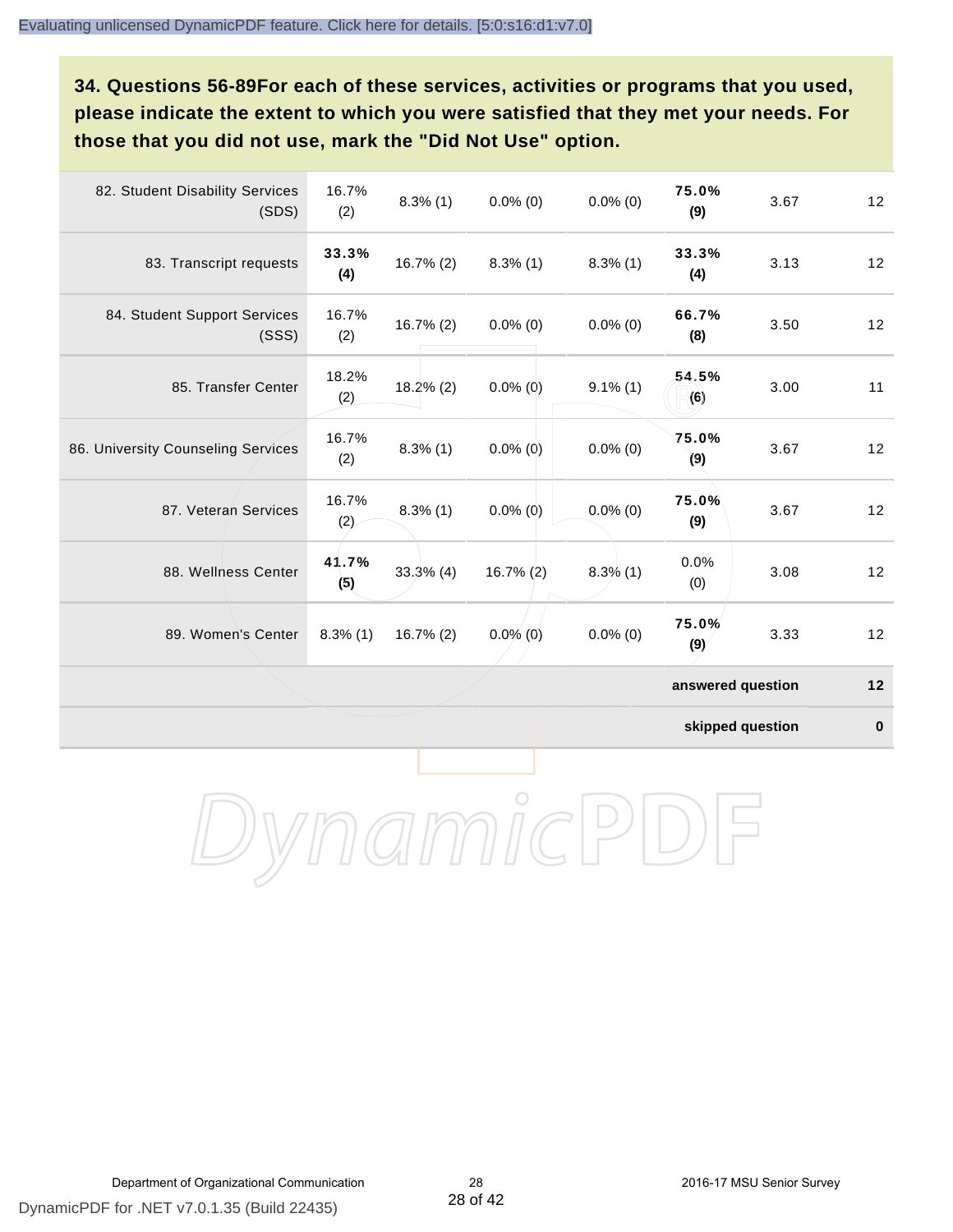#### **35. 90. To what extent did you participate in Residential College activities?**

|                     | Response<br>Percent | Response<br>Count |
|---------------------|---------------------|-------------------|
| Did not participate | 50.0%               | 6                 |
| Frequently          | 16.7%               | $\overline{2}$    |
| Occasionally        | 16.7%               | $\overline{2}$    |
| Seldom              | 16.7%               | $\overline{2}$    |
|                     | answered question   | $12$              |
|                     | skipped question    | $\mathbf 0$       |
|                     | ynamicPl<br>$\Box$  |                   |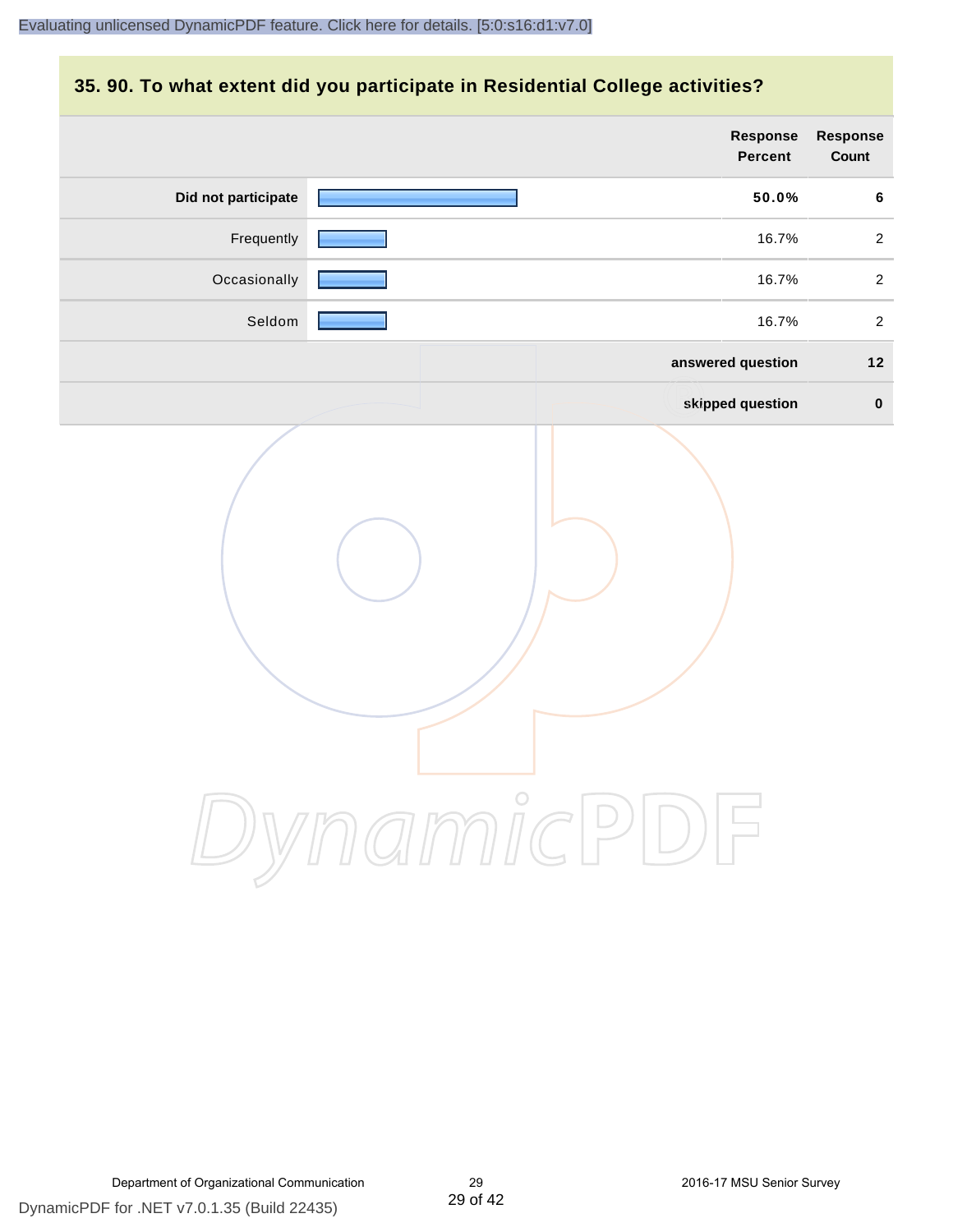#### **35. 90. To what extent did you participate in Residential College activities?**

| answered question |  | 12 |
|-------------------|--|----|
|-------------------|--|----|

#### **36. 91. Which phrase best describes your opinion of Residential Colleges?**

|                                                  |  | <b>Response</b><br><b>Percent</b> | <b>Response</b><br>Count |
|--------------------------------------------------|--|-----------------------------------|--------------------------|
| Not familiar with Residential<br><b>Colleges</b> |  | 33.3%                             | 4                        |
| Very positive                                    |  | 16.7%                             | $\overline{2}$           |
| Positive                                         |  | 25.0%                             | $\mathbf{3}$             |
| Negative                                         |  | 25.0%                             | $\mathbf{3}$             |
| Very negative                                    |  | 0.0%                              | $\mathbf 0$              |
|                                                  |  | answered question                 | 12                       |
|                                                  |  | skipped question                  | $\bf{0}$                 |

## **37. 92. When you graduate how many times will you have studied abroad during your university career?**

|               | Response<br>Percent                                       | <b>Response</b><br>Count |
|---------------|-----------------------------------------------------------|--------------------------|
| <b>None</b>   | T.<br><b>Contract Contract Contract Contract</b><br>75.0% | 9                        |
| One           | 25.0%                                                     | 3                        |
| Two           | 0.0%                                                      | 0                        |
| Three or more | 0.0%                                                      | 0                        |
|               | answered question                                         | 12                       |
|               | skipped question                                          | $\bf{0}$                 |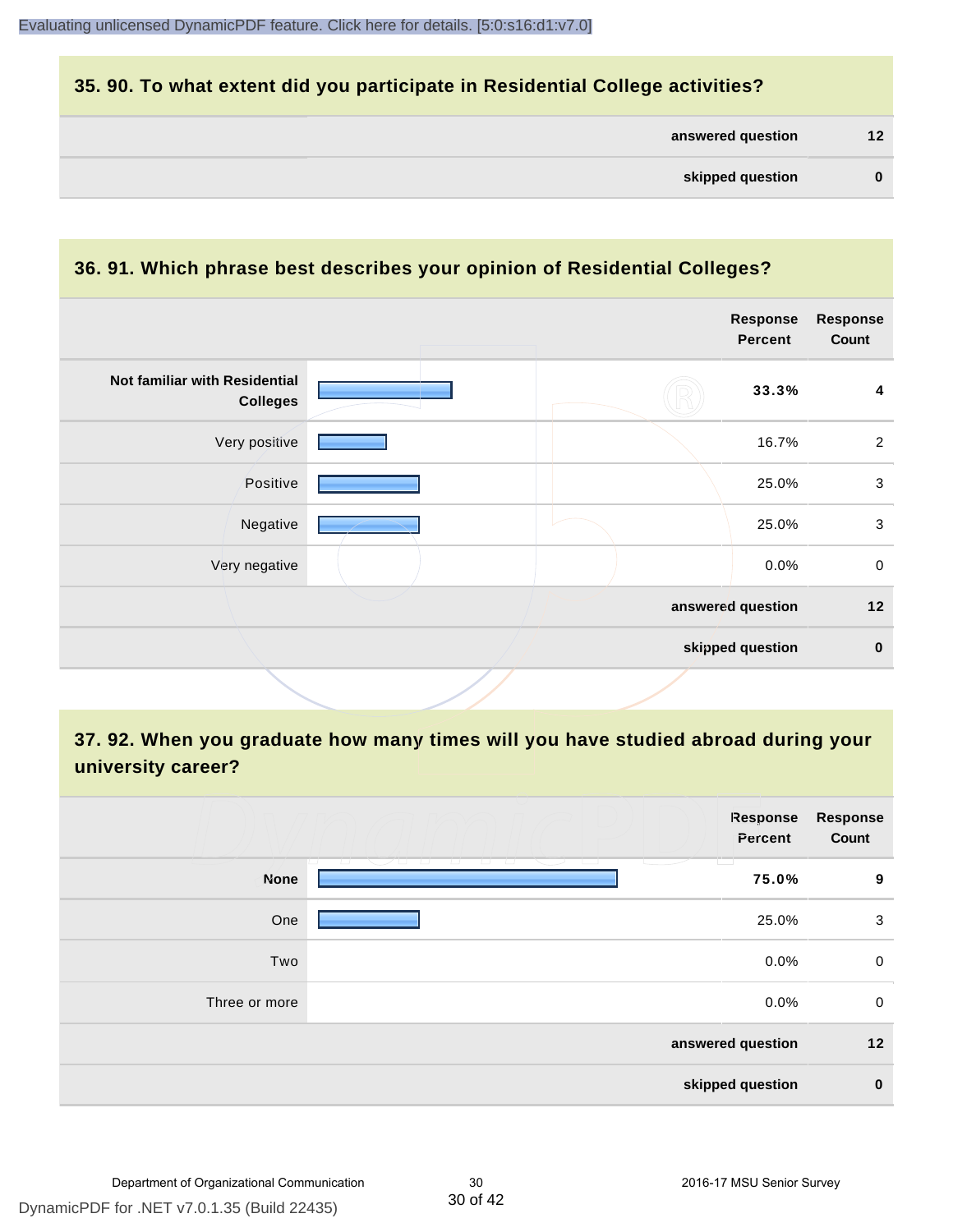## **38. Questions 93-102 The University has formulated ten desired "Characteristics of the Murray State University Graduate." Please indicate how effective your MSU experience was in enhancing your abilities in each area.**

|                                                                                                                                                                      | <b>Very</b><br>effective | <b>Effective</b> | <b>Ineffective</b> | <b>Very</b><br>ineffective | Rating<br>Average | Rating<br>Count |
|----------------------------------------------------------------------------------------------------------------------------------------------------------------------|--------------------------|------------------|--------------------|----------------------------|-------------------|-----------------|
| 93. Engage in mature,<br>independent and creative thought<br>and express that thought<br>effectively in oral and written<br>communication;                           | 83.3% (10)               | $16.7\%$ (2)     | $0.0\%$ (0)        | $0.0\%$ (0)                | 3.83              | 12              |
| 94. Understand and apply the<br>critical and scientific<br>methodologies that academic<br>disciplines employ to discover<br>knowledge and ascertain its<br>validity; | 41.7% (5)                | 58.3% (7)        | $0.0\%$ (0)        | $0.0\%$ (0)                | 3.42              | 12              |
| 95. Apply sound standards of<br>information gathering, analysis<br>and evaluation to reach logical<br>decisions;                                                     | 66.7% (8)                | $33.3\%$ (4)     | $0.0\%$ (0)        | $0.0\%$ (0)                | 3.67              | 12              |
| 96. Understand the roles and<br>applications of science and<br>technology in the solution of the<br>problems of a changing world;                                    | 50.0% (6)                | 25.0% (3)        | 25.0% (3)          | $0.0\%$ (0)                | 3.25              | 12              |
| 97. Demonstrate a critical<br>understanding of the world's<br>historical, literary, philosophical<br>and artistic traditions;                                        | 41.7% (5)                | 41.7% (5)        | $8.3\%$ (1)        | $8.3\%$ (1)                | 3.17              | 12              |
| 98. Understand the dynamics of<br>cultural diversity, of competing<br>economic and political systems,<br>and of complex moral and ethical<br>issues;                 | 58.3% (7)                | $33.3\%$ (4)     | $0.0\%$ (0)        | $8.3\%$ (1)                | 3.42              | 12              |
| 99. Understand the nature of and<br>engage in ethical behavior and<br>responsible citizenship;                                                                       | 58.3% (7)                | 41.7% (5)        | $0.0\%$ (0)        | $0.0\%$ (0)                | 3.58              | 12              |
|                                                                                                                                                                      |                          |                  |                    |                            | answered question | $12$            |
|                                                                                                                                                                      |                          |                  |                    |                            | skipped question  | $\bf{0}$        |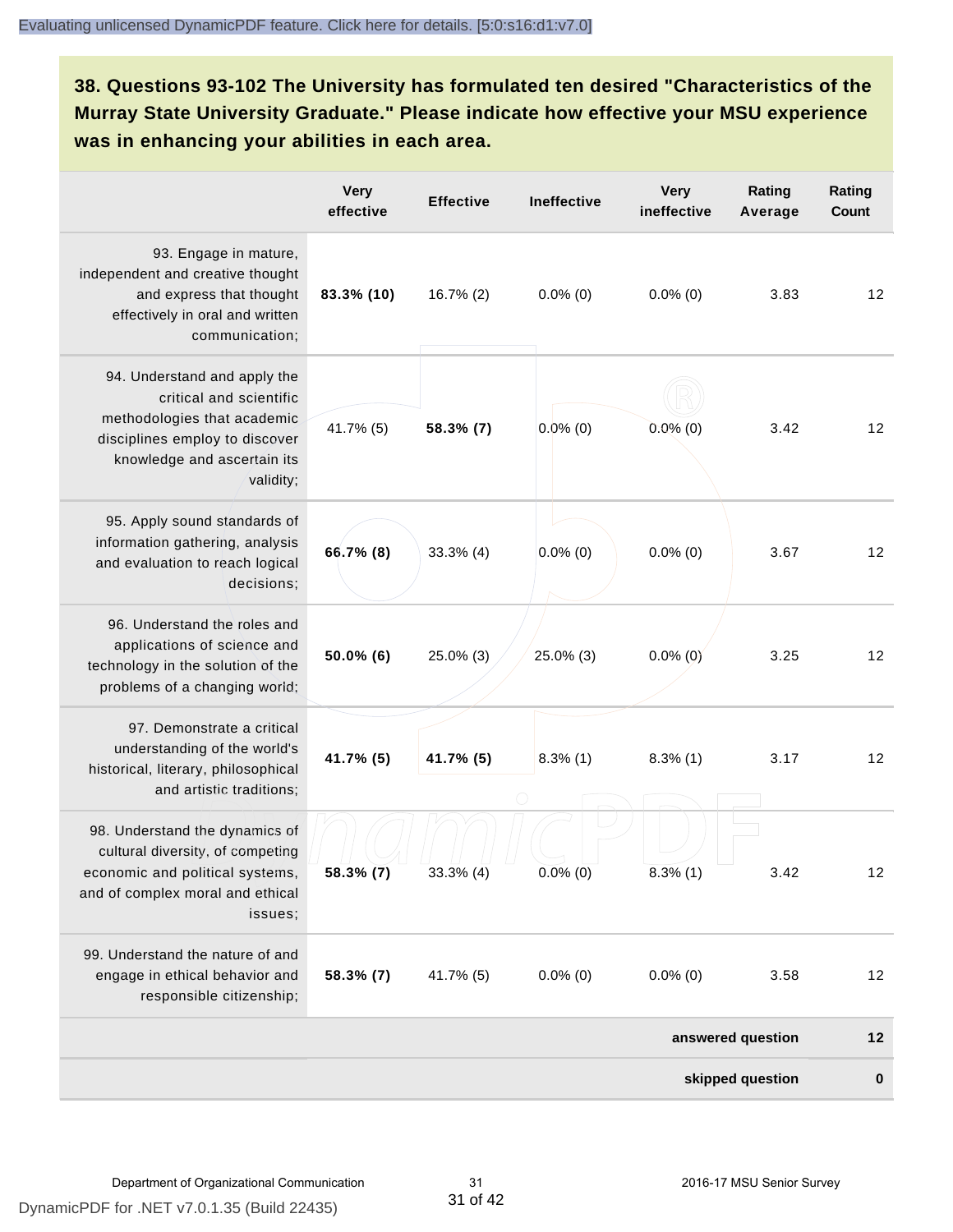## **38. Questions 93-102 The University has formulated ten desired "Characteristics of the Murray State University Graduate." Please indicate how effective your MSU experience was in enhancing your abilities in each area.**

| 100. Understand the importance of<br>the behaviors necessary to<br>maintain a healthy lifestyle; | 50.0% (6) | 41.7% (5) | $0.0\%$ (0) | $8.3\%$ (1)       | 3.33             | 12        |
|--------------------------------------------------------------------------------------------------|-----------|-----------|-------------|-------------------|------------------|-----------|
| 101. Demonstrate mastery of a<br>chosen field of study;                                          | 81.8% (9) | 18.2% (2) | $0.0\%$ (0) | $0.0\%$ (0)       | 3.82             | 11        |
| 102. Value intellectual pursuit and<br>continuous learning in a changing<br>world.               | 58.3% (7) | 41.7% (5) | $0.0\%$ (0) | $0.0\%$ (0)       | 3.58             | 12        |
|                                                                                                  |           |           |             | answered question |                  | $12$      |
|                                                                                                  |           |           |             |                   | skipped question | $\pmb{0}$ |
|                                                                                                  |           |           |             |                   |                  |           |
|                                                                                                  |           |           |             |                   |                  |           |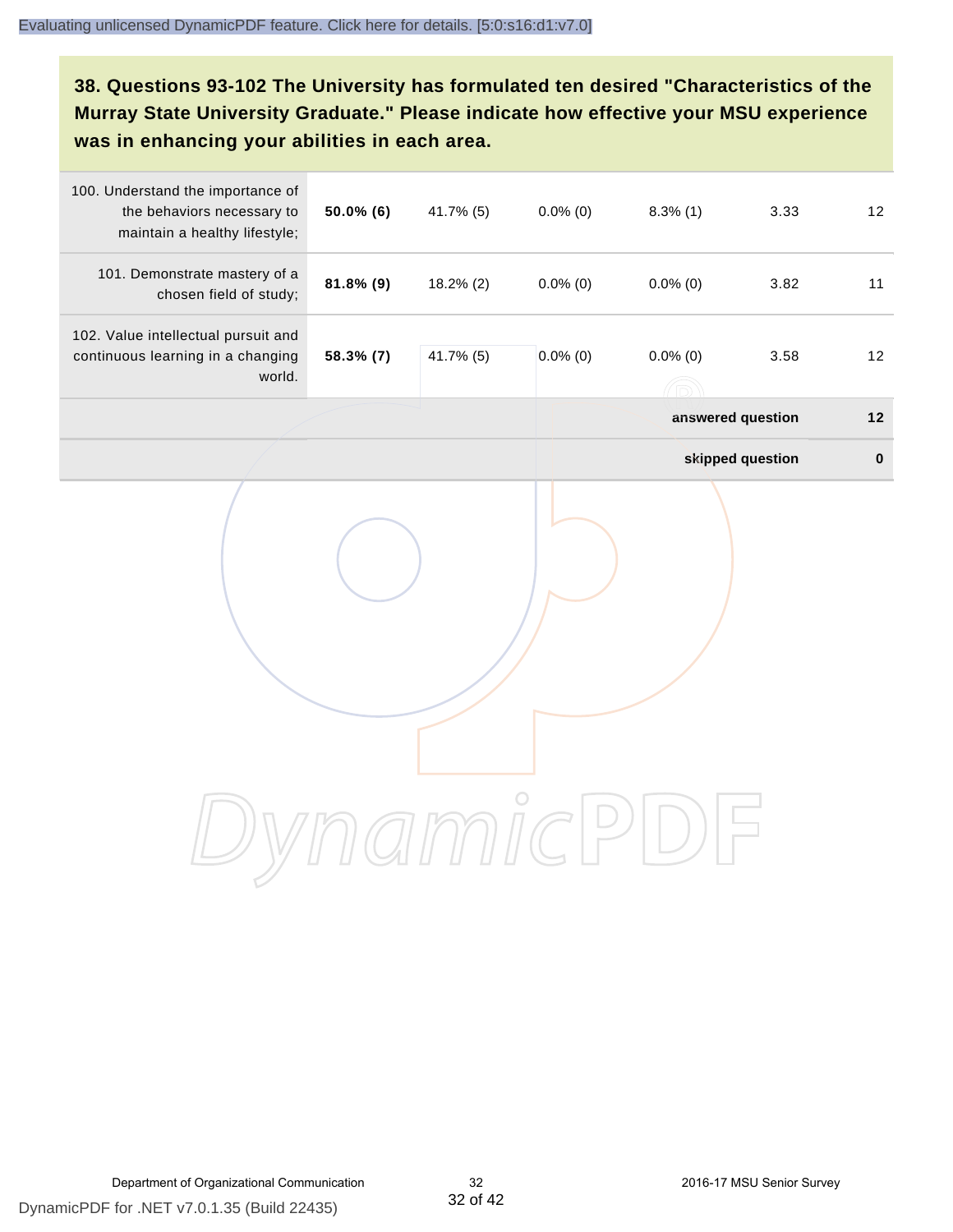#### **39. 103. What do you expect to do after you graduate?**

|                                                        | <b>Response</b><br><b>Percent</b> | <b>Response</b><br>Count |
|--------------------------------------------------------|-----------------------------------|--------------------------|
| I am unsure of my immediate<br>plans.                  | 0.0%                              | $\boldsymbol{0}$         |
| I will look for a job.                                 | 50.0%                             | $\bf 6$                  |
| I will continue working in the<br>position I now have. | 8.3%                              | $\mathbf{1}$             |
| I will work at a position I recently<br>accepted.      | 16.7%                             | $\overline{c}$           |
| I will do additional undergraduate<br>work.            | 8.3%                              | $\mathbf{1}$             |
| I will go to graduate school.                          | 8.3%                              | $\mathbf{1}$             |
| I will go to law school.                               | 8.3%                              | 1                        |
| I will go to medical school.                           | 0.0%                              | $\boldsymbol{0}$         |
| I will go to other professional<br>school.             | 0.0%                              | $\boldsymbol{0}$         |
| I will not work or attend school.                      | 0.0%                              | $\pmb{0}$                |
|                                                        | answered question                 | 12                       |
|                                                        | skipped question                  | $\bf{0}$                 |

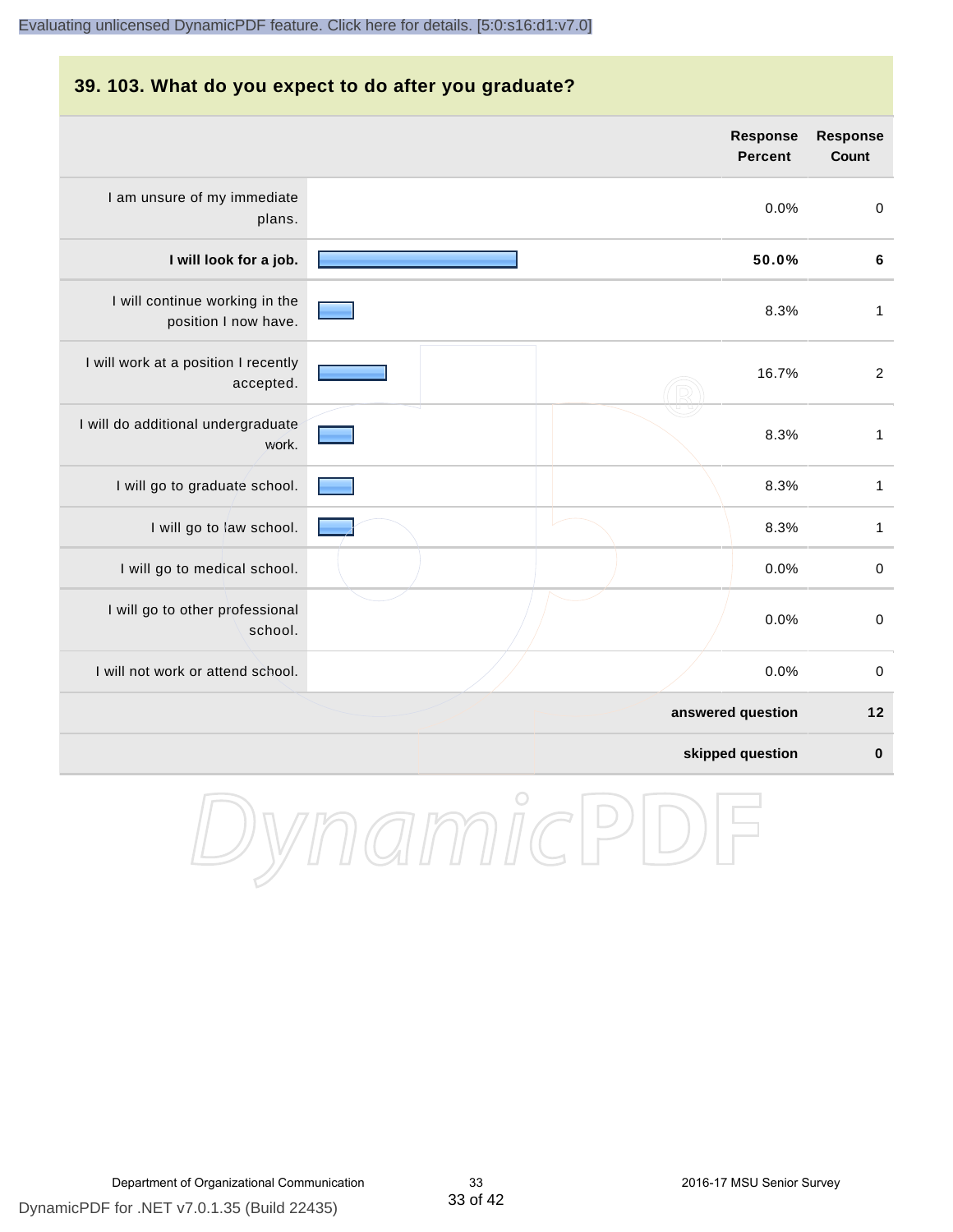# **39. 103. What do you expect to do after you graduate? answered question 12 skipped question 0**

### **40. 104. If you are already employed, how closely related is your job to your field of study?**

|                        |            | Response<br>Percent | Response<br>Count |
|------------------------|------------|---------------------|-------------------|
| <b>Extremely close</b> |            | 25.0%               | $\mathbf 3$       |
| Somewhat close         |            | 8.3%                | 1                 |
| Somewhat different     |            | 16.7%               | $\overline{2}$    |
| Extremely different    |            | 0.0%                | $\mathbf 0$       |
| I cannot determine     |            | 25.0%               | $\mathbf{3}$      |
| Does not apply         |            | 25.0%               | $\mathbf{3}$      |
|                        |            | answered question   | $12$              |
|                        |            | skipped question    | $\pmb{0}$         |
|                        | $\bigcirc$ |                     |                   |

DynamicPDF for .NET v7.0.1.35 (Build 22435)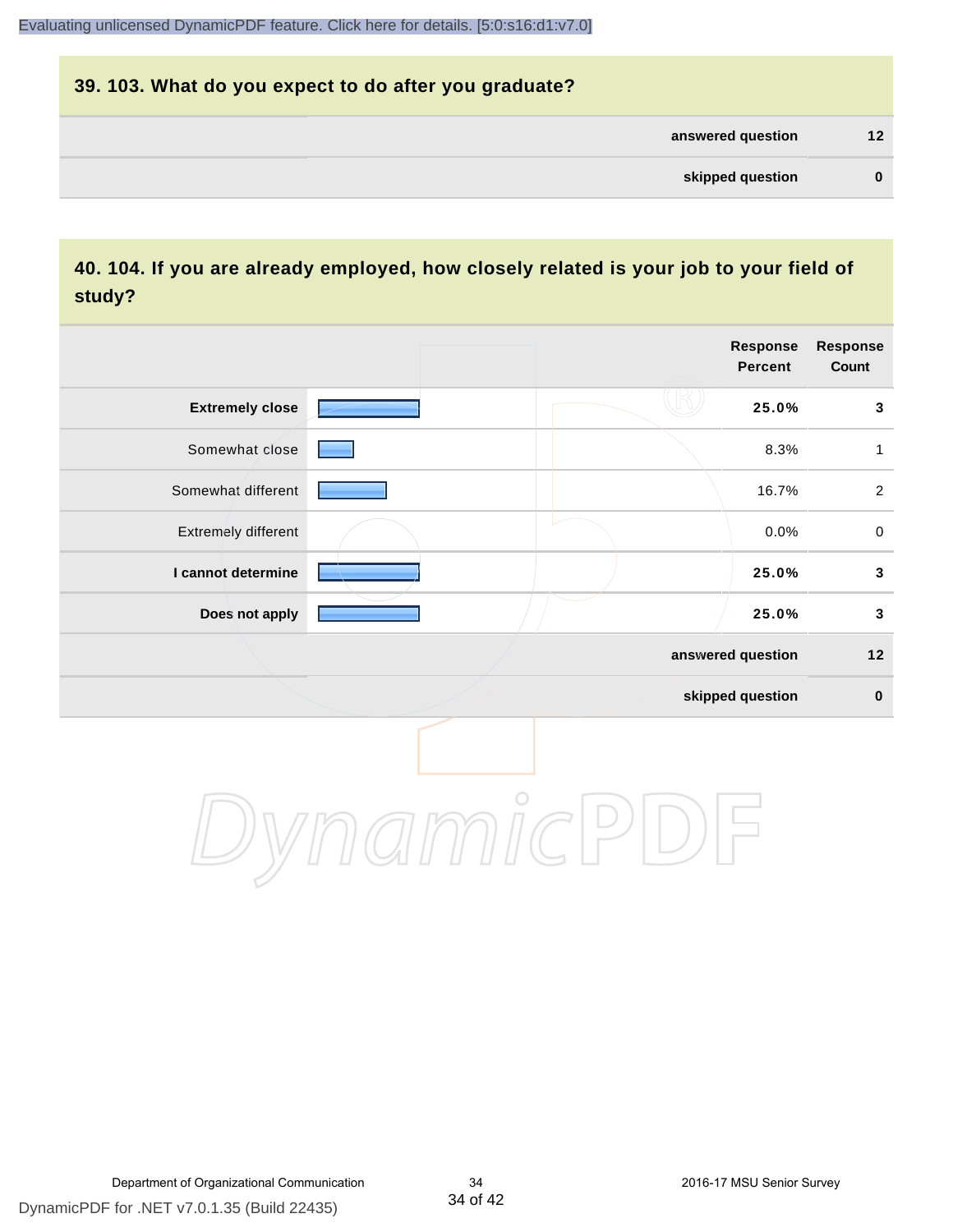#### **41. 105. If you intend to work full-time, what do you expect your salary to be?**

|                     |            |  | Response<br>Percent | Response<br>Count       |
|---------------------|------------|--|---------------------|-------------------------|
| Above \$75,000      |            |  | 8.3%                | $\mathbf{1}$            |
| \$65,000 - \$75,000 |            |  | 8.3%                | $\mathbf{1}$            |
| \$55,000 - \$64,999 |            |  | 0.0%                | $\mathbf 0$             |
| \$45,000 - \$54,999 |            |  | 8.3%                | $\mathbf{1}$            |
| \$35,000 - \$44,999 |            |  | 8.3%                | $\mathbf{1}$            |
| \$25,000 - \$34,999 |            |  | 33.3%               | $\overline{\mathbf{4}}$ |
| Below \$25,000      |            |  | 8.3%                | $\mathbf{1}$            |
| Does not apply      |            |  | 25.0%               | $\mathfrak{S}$          |
|                     |            |  | answered question   | $12$                    |
|                     |            |  | skipped question    | $\pmb{0}$               |
|                     |            |  |                     |                         |
|                     | $\bigcirc$ |  |                     |                         |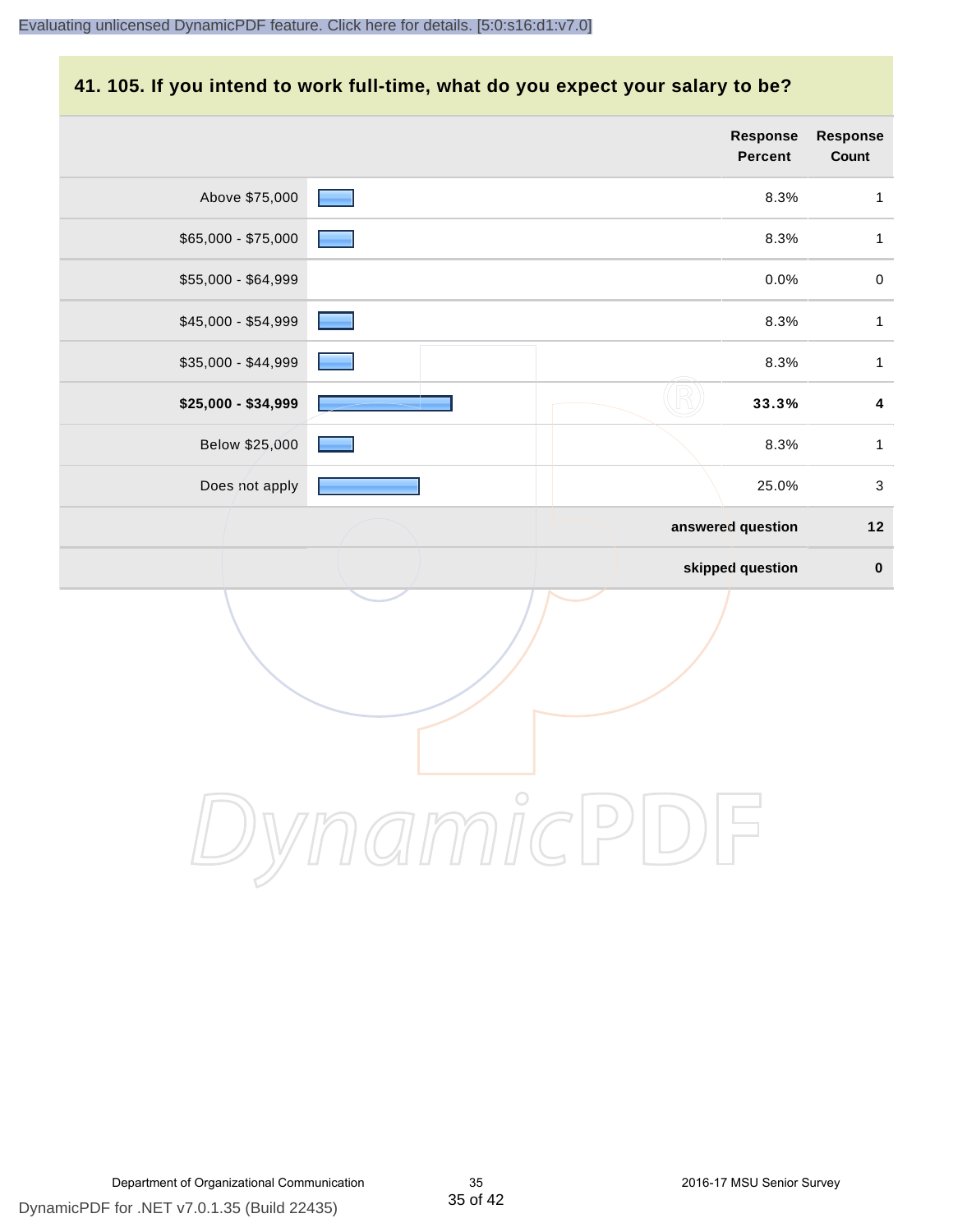#### **41. 105. If you intend to work full-time, what do you expect your salary to be?**

| answered question |  |  |  |
|-------------------|--|--|--|
|-------------------|--|--|--|

## **42. 106. If you intend to continue your education, please indicate which statement best describes the institution you will attend.**

| <b>Murray State University</b><br>University/College in Kentucky | 16.7%<br>16.7%    | 2              |
|------------------------------------------------------------------|-------------------|----------------|
|                                                                  |                   |                |
|                                                                  |                   | $\overline{2}$ |
| University/College outside<br>Kentucky                           | 16.7%             | 2              |
| Does not apply                                                   | 50.0%             | 6              |
|                                                                  | answered question | 12             |
|                                                                  | skipped question  | $\mathbf 0$    |

#### **43. 107. "I would recommend Murray State University to a prospective student."**

| <b>Response</b><br>Percent | <b>Response</b><br>Count                                                                                                                                                                                                                                                  |
|----------------------------|---------------------------------------------------------------------------------------------------------------------------------------------------------------------------------------------------------------------------------------------------------------------------|
| 58.3%                      | 7                                                                                                                                                                                                                                                                         |
| 25.0%                      | 3                                                                                                                                                                                                                                                                         |
| 8.3%                       | 1                                                                                                                                                                                                                                                                         |
| 8.3%                       | 1                                                                                                                                                                                                                                                                         |
| answered question          | 12                                                                                                                                                                                                                                                                        |
| skipped question           | $\bf{0}$                                                                                                                                                                                                                                                                  |
|                            | n m<br>T<br>77<br>77<br>T<br><b>The Contract of the Contract of the Contract of the Contract of the Contract of the Contract of the Contract of the Contract of the Contract of the Contract of the Contract of the Contract of the Contract of the Contract </b><br>- 11 |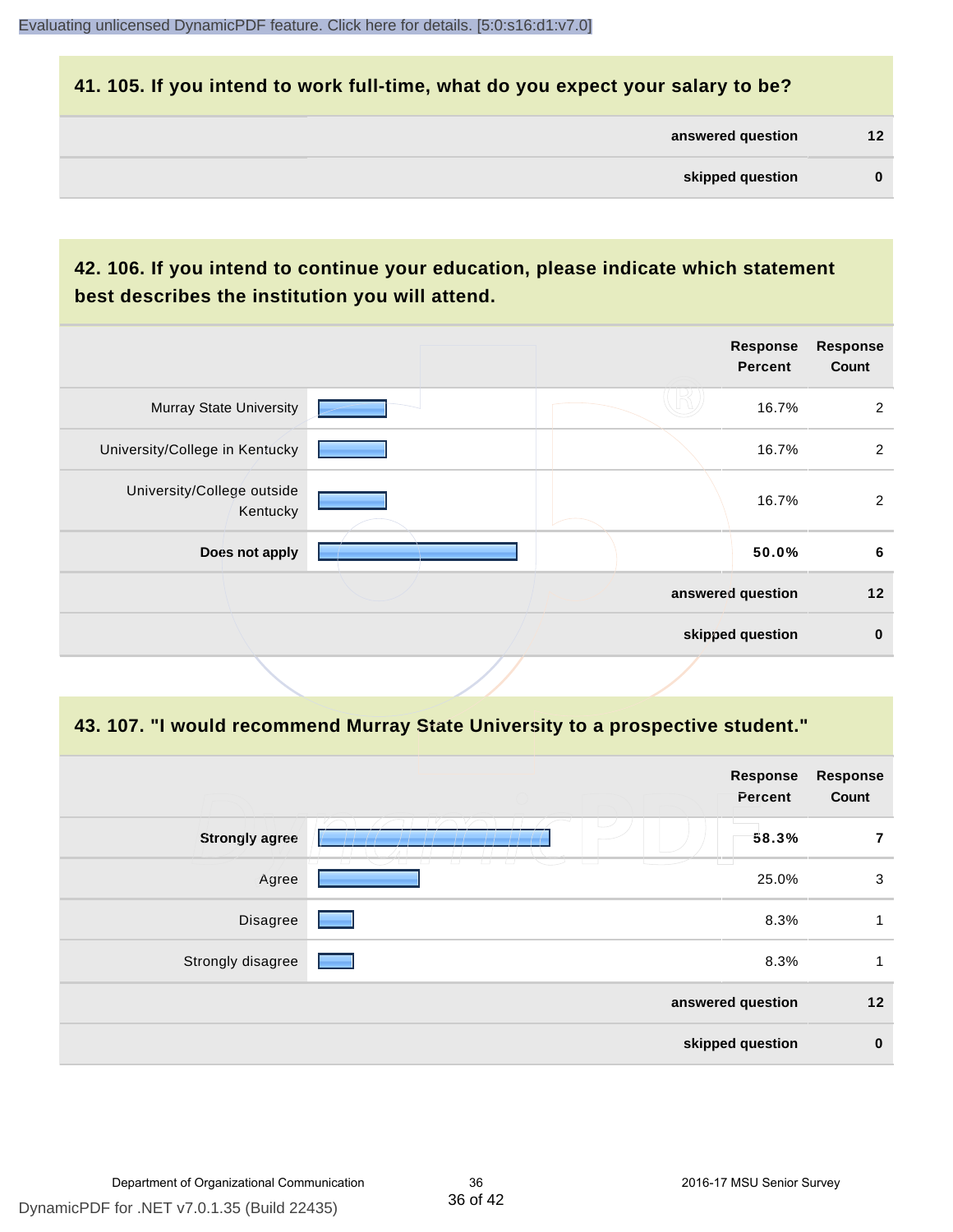| 44. Feedback:     |                           |
|-------------------|---------------------------|
|                   | <b>Response<br/>Count</b> |
|                   | $\overline{4}$            |
| answered question | 4                         |
| skipped question  | 8                         |

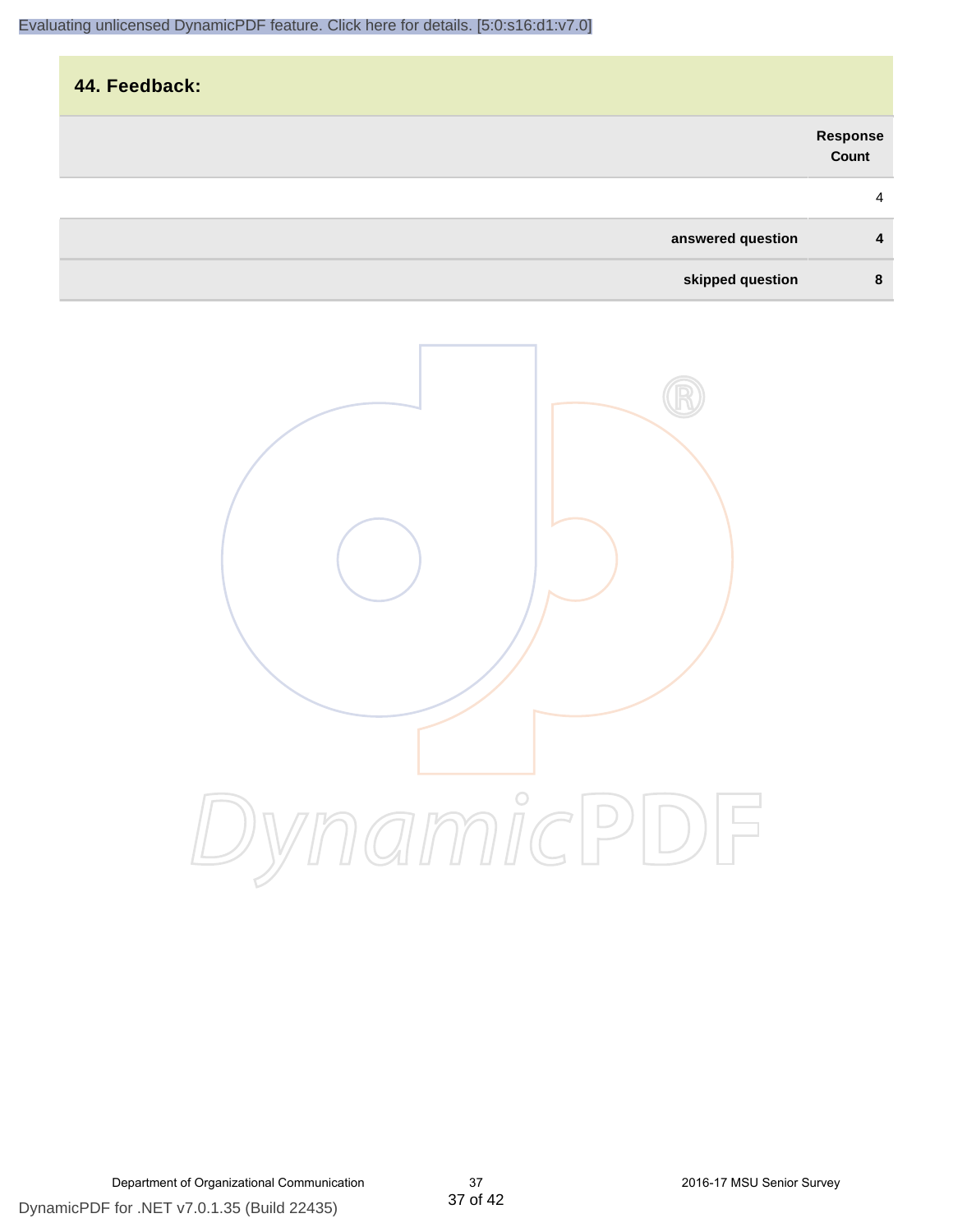|                                                 |  | <b>Response</b><br><b>Percent</b> | <b>Response</b><br>Count |
|-------------------------------------------------|--|-----------------------------------|--------------------------|
| Accounting                                      |  | 0.0%                              | $\mathbf 0$              |
| Advertising                                     |  | 0.0%                              | $\pmb{0}$                |
| <b>Business Administration</b><br>(associate's) |  | 0.0%                              | $\pmb{0}$                |
| <b>Business Administration</b><br>(bachelor's)  |  | 0.0%                              | $\pmb{0}$                |
| <b>Business GIS (certificate)</b>               |  | 0.0%                              | $\mathbf 0$              |
| <b>Computer Information Systems</b>             |  | 0.0%                              | $\pmb{0}$                |
| <b>Computer Science</b>                         |  | 0.0%                              | $\mathbf 0$              |
| Economics                                       |  | 0.0%                              | $\pmb{0}$                |
| Finance                                         |  | 0.0%                              | $\pmb{0}$                |
| <b>Graphic Communications Media</b>             |  | 0.0%                              | $\mathbf 0$              |
| <b>International Business</b>                   |  | 0.0%                              | $\pmb{0}$                |
| Journalism                                      |  | 0.0%                              | $\mathbf 0$              |
| Management                                      |  | 0.0%                              | $\pmb{0}$                |
| Marketing                                       |  | 0.0%                              | $\,0\,$                  |
| Organizational Communication                    |  | 0.0%                              | $\pmb{0}$                |
| <b>Public Relations</b>                         |  | 0.0%                              | $\mathbf 0$              |
| <b>Television Production</b>                    |  | 0.0%                              | $\mathsf 0$              |
| <b>Telecommunications Systems</b><br>Mgmt       |  | 0.0%                              | $\mathbf 0$              |
|                                                 |  | answered question                 | $\pmb{0}$                |
| skipped question                                |  |                                   | $12$                     |

DynamicPDF for .NET v7.0.1.35 (Build 22435)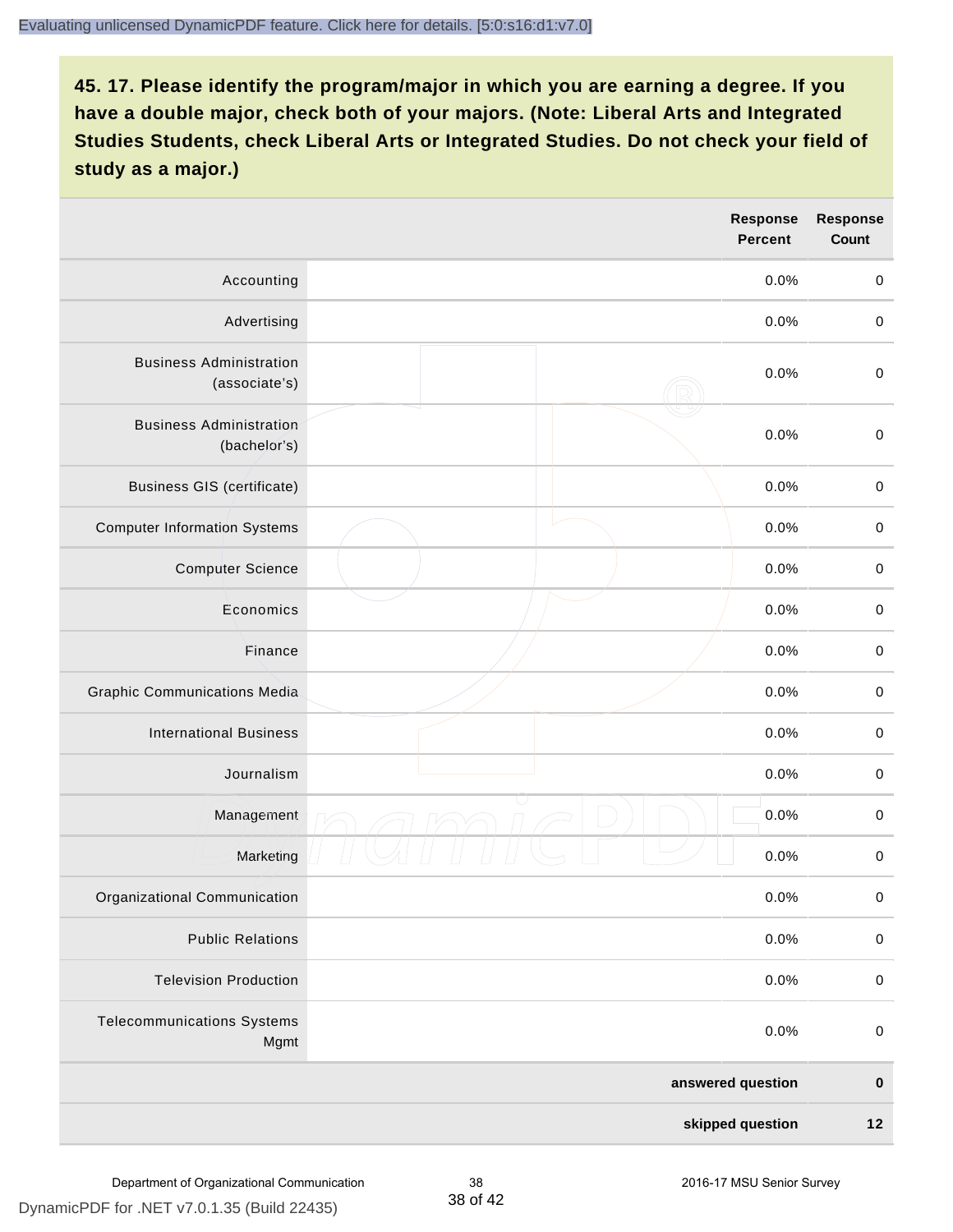| <b>Career &amp; Technical Education</b><br>(associate's) | 0.0%              |      | $\pmb{0}$   |
|----------------------------------------------------------|-------------------|------|-------------|
| <b>Career &amp; Technical Education</b><br>(bachelor's)  |                   | 0.0% | $\pmb{0}$   |
| <b>Criminal Justice</b>                                  |                   | 0.0% | $\,0\,$     |
| <b>Elementary School Education</b>                       |                   | 0.0% | $\mathbf 0$ |
| Health & Physical Education                              |                   | 0.0% | $\pmb{0}$   |
| Interdisciplinary Early Childhood<br>Education           |                   | 0.0% | $\pmb{0}$   |
| Learning & Behavior Disorders                            |                   | 0.0% | $\,0\,$     |
| Middle School Education                                  |                   | 0.0% | $\mathbf 0$ |
| <b>Recreation &amp; Leisure Services</b>                 |                   | 0.0% | $\mathbf 0$ |
| Social Work                                              |                   | 0.0% | $\pmb{0}$   |
| Youth & Nonprofit Leadership                             |                   | 0.0% | $\,0\,$     |
| Art                                                      |                   | 0.0% | $\,0\,$     |
| Creative Writing (BFA)                                   |                   | 0.0% | $\mathbf 0$ |
| English                                                  |                   | 0.0% | $\mathbf 0$ |
| English Education (TESOL)                                |                   | 0.0% | 0           |
| Philosophy                                               |                   | 0.0% | 0           |
| <b>International Affairs</b>                             |                   | 0.0% | $\mathbf 0$ |
| <b>Political Science</b>                                 |                   | 0.0% | $\mathbf 0$ |
| <b>Public Administration</b>                             |                   | 0.0% | $\mathbf 0$ |
|                                                          | answered question |      |             |
| skipped question                                         |                   |      | $12$        |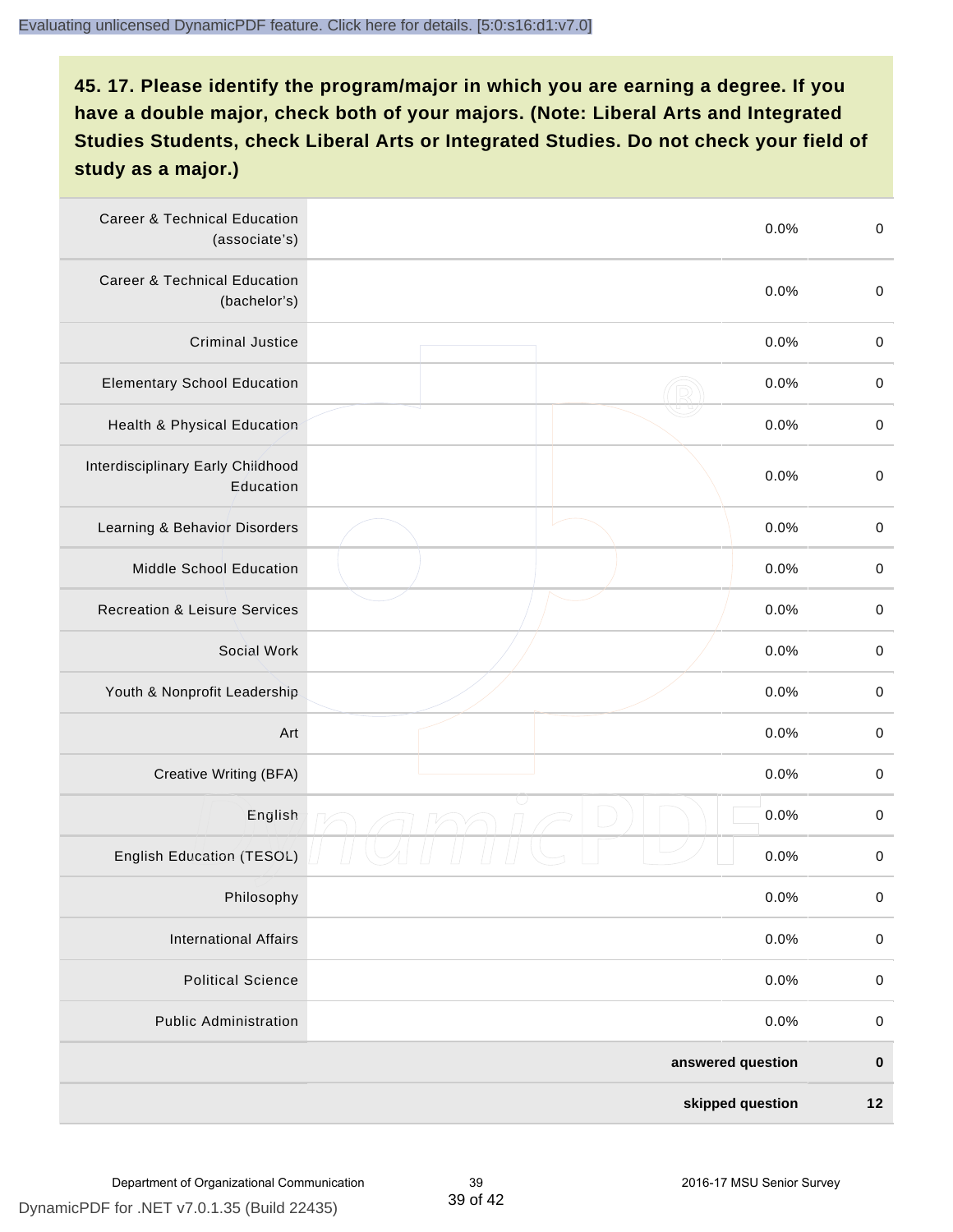| Sociology<br>0.0%                                   |                    | $\mathbf 0$         |
|-----------------------------------------------------|--------------------|---------------------|
| History                                             | 0.0%               | $\mathbf 0$         |
| <b>Liberal Arts</b>                                 | 0.0%               | $\mathbf 0$         |
| French                                              | 0.0%               | $\pmb{0}$           |
| German                                              | 0.0%               | $\mathbf 0$         |
| Japanese                                            | 0.0%               | $\mathbf 0$         |
| Spanish                                             | 0.0%               | $\mathbf 0$         |
| Music                                               | 0.0%               | $\mathbf 0$         |
| <b>Music Business</b>                               | 0.0%               | $\pmb{0}$           |
| Psychology                                          | 0.0%               | $\mathbf 0$         |
| Theatre                                             | 0.0%               | $\mathbf 0$         |
| Biology                                             | 0.0%               | $\mathbf 0$         |
| Wildlife & Conservation Biology                     | 0.0%               | $\mathbf 0$         |
| Chemistry                                           | 0.0%               | $\pmb{0}$           |
| <b>Applied Physics</b>                              | 0.0%<br>$\bigcirc$ | $\mathbf 0$         |
| <b>Engineering Physics</b>                          | 0.0%               | $\mathbf 0$         |
| Physics                                             | 0.0%               | $\mathsf{O}\xspace$ |
| Geosciences                                         | 0.0%               | $\mathbf 0$         |
| Civil Engineering Technology<br>(associate's)       | 0.0%               | $\pmb{0}$           |
| <b>Civil Engineering Technology</b><br>(bachelor's) | 0.0%               | $\mathbf 0$         |
| answered question                                   |                    | $\pmb{0}$           |
| skipped question                                    |                    |                     |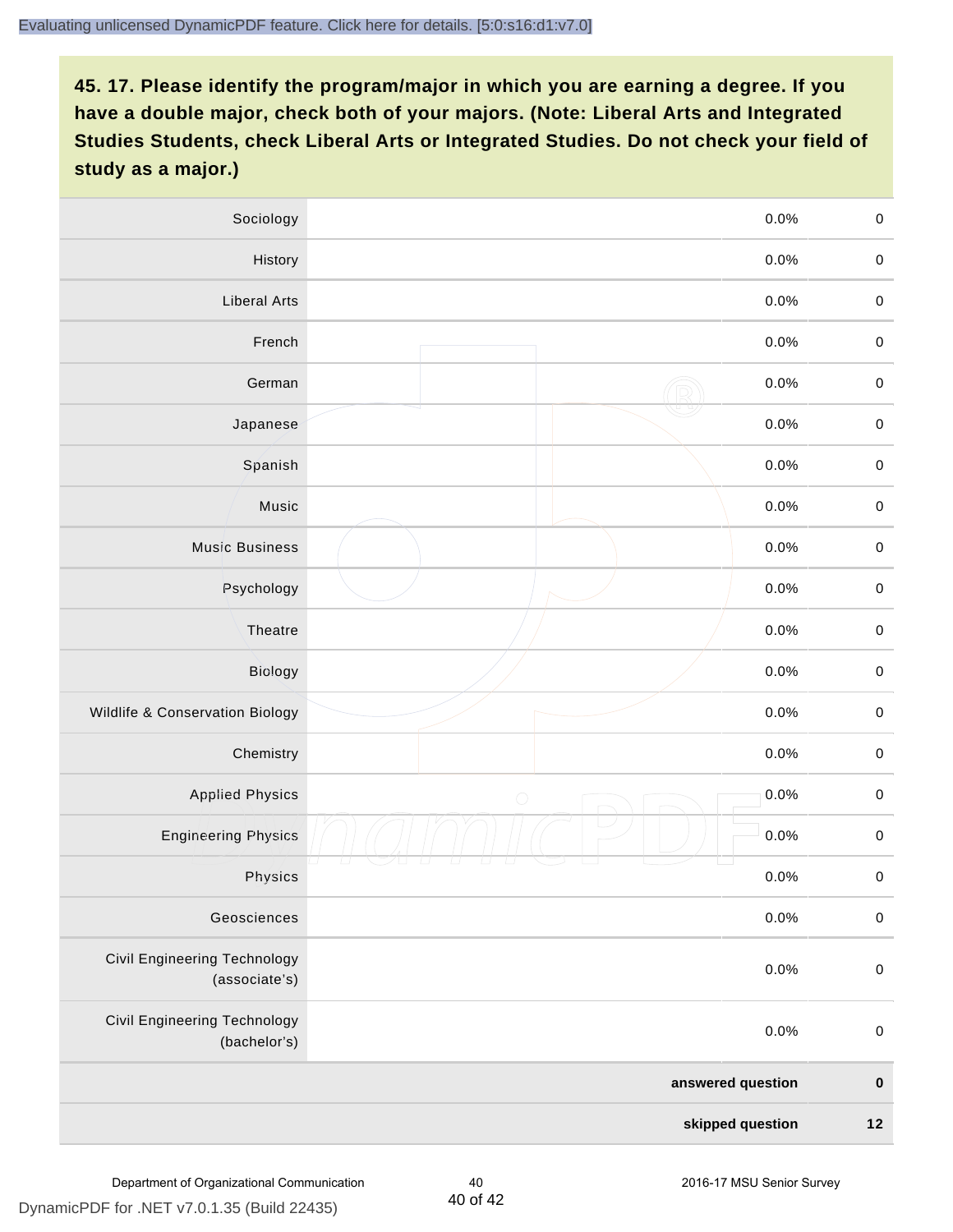| <b>Electromechanical Engineering</b><br>Technology |  | 0.0%              | $\mathbf 0$ |
|----------------------------------------------------|--|-------------------|-------------|
| <b>Engineering Graphics &amp; Design</b>           |  | 0.0%              | $\mathbf 0$ |
| <b>Interior Design</b>                             |  | 0.0%              | $\,0\,$     |
| Manufacturing Technology                           |  | 0.0%              | $\,0\,$     |
| Occupational Safety and Health                     |  | 0.0%              | $\pmb{0}$   |
| <b>Industrial Technology</b><br>(associate's)      |  | 0.0%              | $\,0\,$     |
| <b>Mathematics</b>                                 |  | 0.0%              | $\,0\,$     |
| <b>Telecommunications Systems</b><br>Mgmt          |  | 0.0%              | $\,0\,$     |
| Agricultural Science & Technology<br>(associate's) |  | 0.0%              | $\mathbf 0$ |
| Agricultural Science (bachelor's)                  |  | 0.0%              | $\mathbf 0$ |
| Animal Technology/Animal-Equine                    |  | 0.0%              | $\,0\,$     |
| Animal Technology/Vet Tech,<br>Pre-Vet             |  | 0.0%              | $\,0\,$     |
| Athletic Training                                  |  | 0.0%              | $\,0\,$     |
| <b>Communication Disorders</b>                     |  | 0.0%              | $\pmb{0}$   |
| <b>Exercise Science</b>                            |  | 0.0%              | $\pmb{0}$   |
| Nursing                                            |  | 0.0%              | $\mathbf 0$ |
| Nursing/RN to BSN                                  |  | 0.0%              | $\pmb{0}$   |
| Nutrition, Dietetics, & Food Mgmt                  |  | 0.0%              | $\,0\,$     |
|                                                    |  | answered question | $\pmb{0}$   |
| skipped question                                   |  |                   | $12$        |